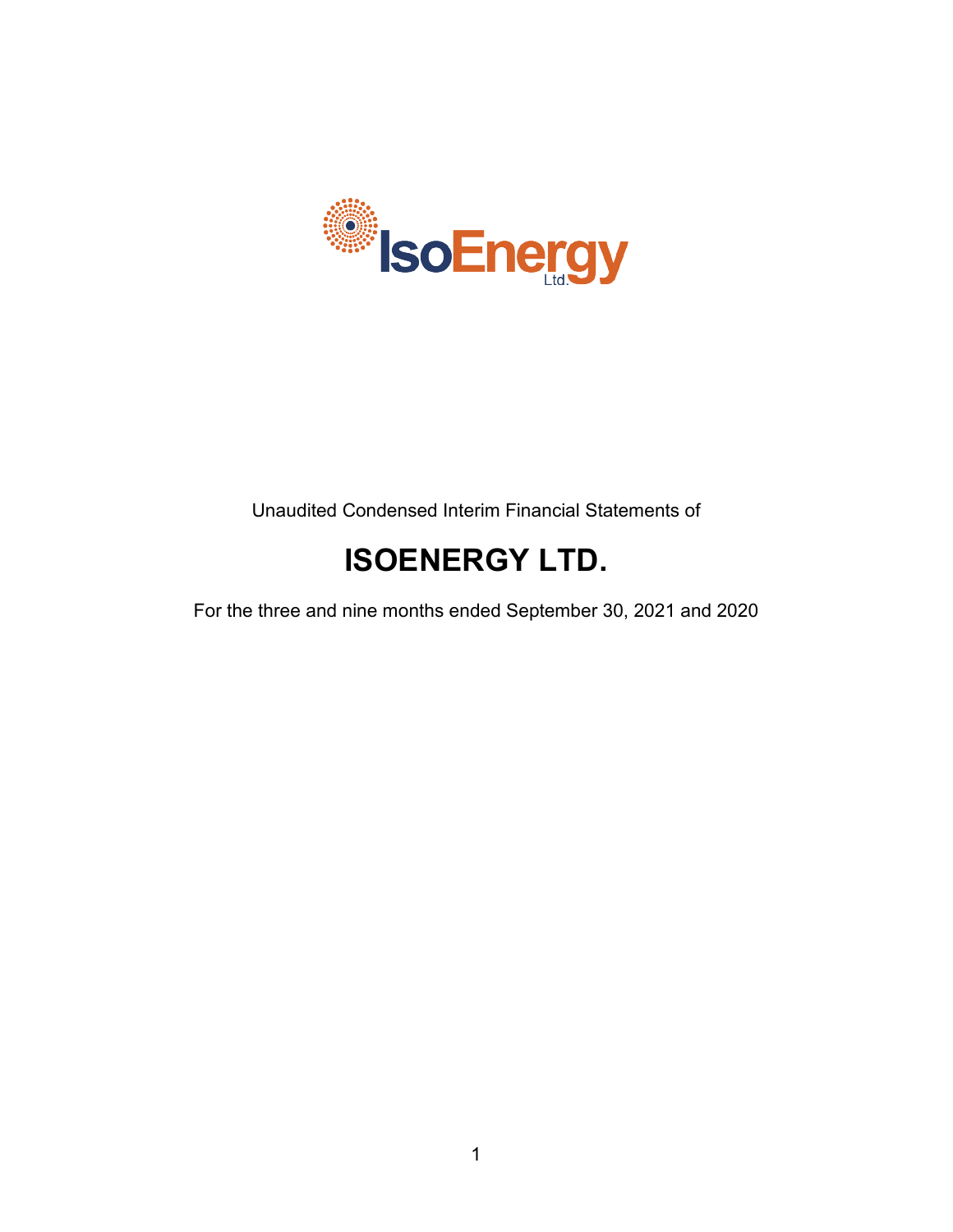## **ISOENERGY LTD. CONDENSED INTERIM STATEMENTS OF FINANCIAL POSITION (Unaudited)**

(Expressed in Canadian Dollars) As at

|                                          | <b>Note</b> | September 30, 2021 |                | December 31, 2020 |                |
|------------------------------------------|-------------|--------------------|----------------|-------------------|----------------|
| <b>ASSETS</b>                            |             |                    |                |                   |                |
| <b>Current</b>                           |             |                    |                |                   |                |
| Cash                                     |             | \$                 | 14,931,758     | \$                | 14,034,565     |
| Accounts receivable                      |             |                    | 229,942        |                   | 67,967         |
| Prepaid expenses                         |             |                    | 109,815        |                   | 197,419        |
| Marketable securities                    | 6           |                    | 9,900,836      |                   |                |
|                                          |             |                    | 25, 172, 351   |                   | 14,299,951     |
| <b>Non-Current</b>                       |             |                    |                |                   |                |
| Deposit                                  |             |                    |                |                   | 9,274          |
| Property and equipment                   | 7           |                    | 70,255         |                   | 182,439        |
| Exploration and evaluation assets        | 8           |                    | 58,146,152     |                   | 53,731,796     |
| <b>TOTAL ASSETS</b>                      |             | \$                 | 83,388,758     | \$                | 68,223,460     |
|                                          |             |                    |                |                   |                |
| <b>LIABILITIES</b>                       |             |                    |                |                   |                |
| <b>Current</b>                           |             |                    |                |                   |                |
| Accounts payable and accrued liabilities |             | \$                 | 2,613,424      | \$                | 238,650        |
| Current portion of lease liability       | 9           |                    |                |                   | 66,745         |
|                                          |             |                    | 2,613,424      |                   | 305,395        |
| <b>Non-Current</b>                       |             |                    |                |                   |                |
| Convertible debentures                   | 10          |                    | 22,366,473     |                   | 14,033,992     |
| Long-term lease liability                | 9           |                    |                |                   | 84,895         |
| Deferred income tax liability            | 12          |                    | 2,783,373      |                   | 711,587        |
| <b>TOTAL LIABILITIES</b>                 |             |                    | 27,763,270     |                   | 15,135,869     |
|                                          |             |                    |                |                   |                |
| <b>EQUITY</b>                            |             |                    |                |                   |                |
| Share capital                            | 13          |                    | 74,793,819     |                   | 67,491,167     |
| Share option and warrant reserve         | 13          |                    | 4,028,885      |                   | 4,235,150      |
| Accumulated deficit                      |             |                    | (28, 628, 459) |                   | (18, 566, 260) |
| Other comprehensive loss                 |             |                    | 5,431,243      |                   | (72, 466)      |
| <b>TOTAL EQUITY</b>                      |             |                    | 55,625,488     |                   | 53,087,591     |
|                                          |             |                    |                |                   |                |
| <b>TOTAL LIABILITIES AND EQUITY</b>      |             | \$                 | 83,388,758     | \$                | 68,223,460     |

 $\overline{\phantom{a}}$ 

**Nature of operations (Note 2) Commitments (Notes 9, 10 and 11) Subsequent event (Note 19)**

The accompanying notes are an integral part of the condensed interim financial statements These financial statements were authorized for issue by the Board of Directors on November 2, 2021

**"***Tim Gabruch***" "***Trevor Thiele***" Tim Gabruch, CEO, Director Trevor Thiele, Director**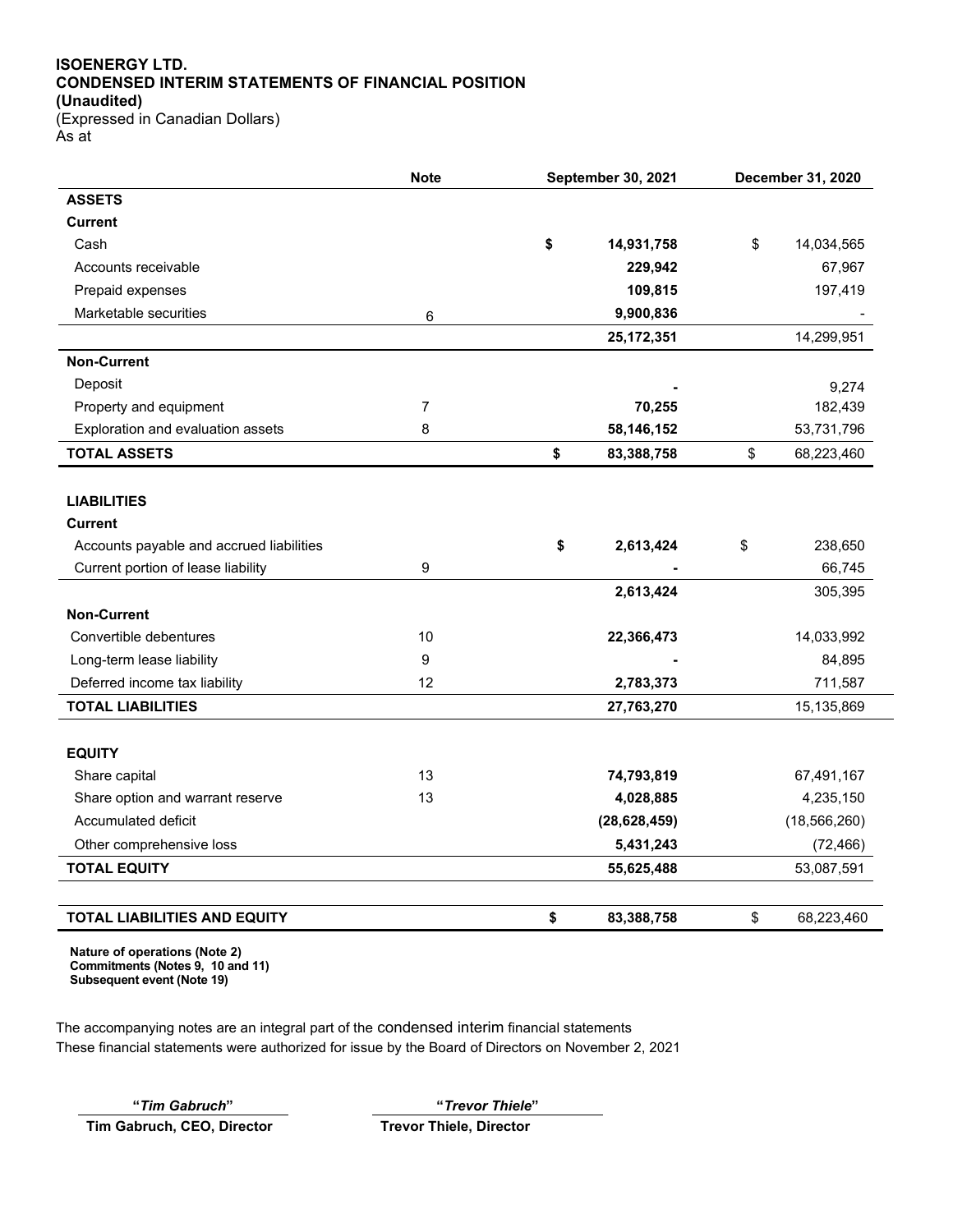## **ISOENERGY LTD. CONDENSED INTERIM STATEMENTS OF NET INCOME (LOSS) AND COMPREHENSIVE INCOME (LOSS) (Unaudited)**

(Expressed in Canadian Dollars)

|                                                         | For the three months ended<br>September 30 |    |                  |    | For the nine months ended<br>September 30 |    |                 |    |             |
|---------------------------------------------------------|--------------------------------------------|----|------------------|----|-------------------------------------------|----|-----------------|----|-------------|
|                                                         | <b>Note</b>                                |    | 2021             |    | 2020                                      |    | 2021            |    | 2020        |
| <b>General and administrative costs</b>                 |                                            |    |                  |    |                                           |    |                 |    |             |
| Share-based compensation                                | 13,14                                      | \$ | 333,369          | \$ | 182,275                                   | \$ | 1,348,814       | \$ | 381,531     |
| Administrative salaries, contract and director<br>fees  | 14                                         |    | 295,536          |    | 228,869                                   |    | 1,755,938       |    | 554,124     |
| Investor relations                                      |                                            |    | 57,180           |    | 138,679                                   |    | 210,988         |    | 519,218     |
| Office and administrative                               |                                            |    | 38,229           |    | 12,282                                    |    | 99,108          |    | 87,057      |
| Professional fees                                       |                                            |    | 80,269           |    | 68,061                                    |    | 159,619         |    | 190,572     |
| Travel                                                  |                                            |    | 1,918            |    |                                           |    | 1,918           |    | 40,446      |
| Public company costs                                    |                                            |    | 25,114           |    | 33,607                                    |    | 105,077         |    | 94,661      |
| Depreciation expense                                    |                                            |    |                  |    | 15,528                                    |    | 29,398          |    | 46,584      |
| Total general and administrative costs                  |                                            |    | (831, 615)       |    | (679, 301)                                |    | (3,710,860)     |    | (1,914,193) |
| Interest income                                         |                                            |    | 14,859           |    | 11,582                                    |    | 54,114          |    | 37,666      |
| Interest on lease liability                             | 9                                          |    |                  |    | (2,621)                                   |    | (5, 230)        |    | (7, 852)    |
| Interest on convertible debentures                      | 10                                         |    | (160, 650)       |    | (80,038)                                  |    | (478, 865)      |    | (80,038)    |
| Fair value gain(loss) on convertible<br>debentures      | 10                                         |    | (3,629,475)      |    | 1,119,377                                 |    | (8,336,758)     |    | 1,119,377   |
| Gain on sale of assets and option agreement             | 5                                          |    | 1,374,213        |    |                                           |    | 3,610,702       |    |             |
| Foreign exchange gain (loss)                            |                                            |    | 49,247           |    | 37.195                                    |    | (11,083)        |    | 37,195      |
| Rental and other income                                 | 9                                          |    | 11,100           |    | 9,087                                     |    | 29,274          |    | 25,750      |
| Income (loss) from operations                           |                                            |    | (3, 172, 321)    |    | 415,281                                   |    | (8,848,706)     |    | (782,095)   |
| Deferred income tax recovery (expense)                  | 12                                         |    | (1,018,591)      |    | (63, 947)                                 |    | (1, 213, 493)   |    | (273, 509)  |
| Net income (loss)                                       |                                            |    | \$ (4, 190, 912) | \$ | 351,334                                   |    | \$ (10,062,199) | \$ | (1,055,604) |
| Other comprehensive income (loss)                       |                                            |    |                  |    |                                           |    |                 |    |             |
| Change in fair value of convertible debentures          |                                            |    |                  |    |                                           |    |                 |    |             |
| attributable to the change in credit risk               | 10                                         |    | 66,949           |    |                                           |    | 4,277           |    |             |
| Change in fair value of marketable securities           | 6                                          |    | 5,424,191        |    |                                           |    | 6,357,725       |    |             |
| Deferred tax expense                                    |                                            |    | (732, 266)       |    |                                           |    | (858, 293)      |    |             |
| <b>Total comprehensive Income (loss)</b>                |                                            |    | 567,962          |    | 351,334                                   |    | (4, 558, 490)   |    | (1,055,604) |
| Loss per common share                                   |                                            |    |                  |    |                                           |    |                 |    |             |
| <b>Basic</b>                                            |                                            | \$ | (0.04)           | \$ |                                           | \$ | (0.10)          | \$ | (0.01)      |
| <b>Diluted</b>                                          |                                            | \$ | (0.04)           | \$ | (0.01)                                    | \$ | (0.10)          | \$ | (0.01)      |
| Weighted average number of common<br>shares outstanding |                                            |    |                  |    |                                           |    |                 |    |             |
| <b>Basic</b>                                            |                                            |    | 98,901,556       |    | 88,045,008                                |    | 97,421,136      |    | 85,537,741  |
| <b>Diluted</b>                                          |                                            |    | 98,901,556       |    | 94,605,923                                |    | 97,421,136      |    | 85,537,741  |

The accompanying notes are an integral part of the condensed interim financial statements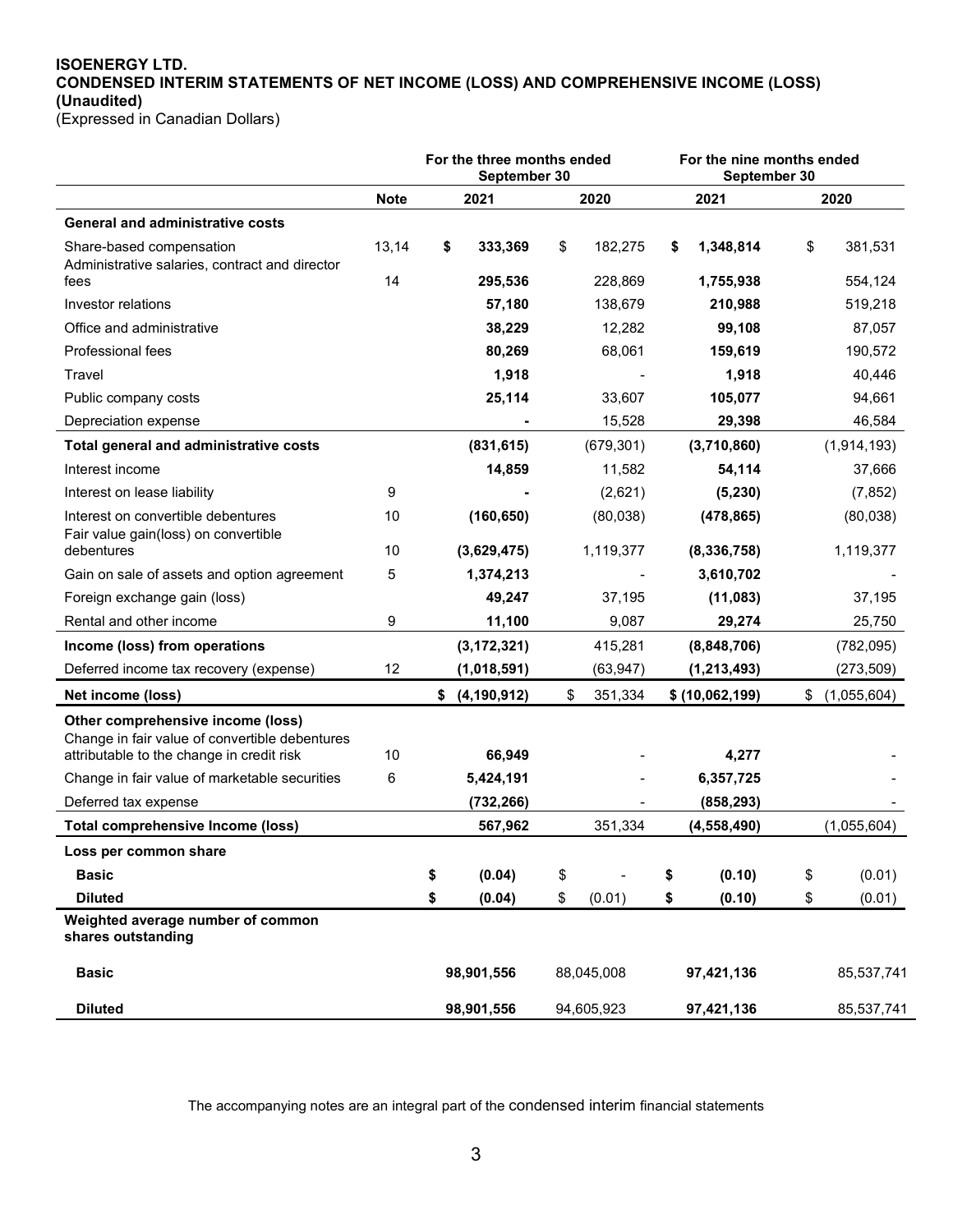# **ISOENERGY LTD. CONDENSED INTERIM STATEMENTS OF CHANGES IN EQUITY (Unaudited)**

|  | (Expressed in Canadian Dollars) |  |
|--|---------------------------------|--|
|  |                                 |  |
|  |                                 |  |

|                                                   | <b>Note</b> | Number of<br>common<br>shares | Share capital | <b>Share</b><br>option and<br>warrant<br>reserve | <b>Accumulated</b><br>deficit | <b>Accumulated</b><br>other<br>comprehensive<br>loss | <b>Total</b> |
|---------------------------------------------------|-------------|-------------------------------|---------------|--------------------------------------------------|-------------------------------|------------------------------------------------------|--------------|
|                                                   |             |                               |               |                                                  |                               |                                                      |              |
| Balance as at January 1, 2020                     |             | 84,267,500                    | \$58,740,682  | \$3,769,204                                      | \$(9,022,887)                 | \$                                                   | \$53,486,999 |
| Shares issued in private placement                | 13          | 5,882,352                     | 3,999,999     |                                                  |                               |                                                      | 3,999,999    |
| Share issue costs                                 | 13          |                               | (331, 707)    |                                                  |                               |                                                      | (331, 707)   |
| Shares issued on the exercise of<br>warrants      | 13          | 736,124                       | 431,857       | (132, 949)                                       |                               | ٠                                                    | 298,908      |
| Shares issued on the exercise of<br>stock options | 13          | 100,000                       | 83,303        | (33, 303)                                        |                               |                                                      | 50,000       |
| Shares issued on convertible debt<br>financing    | 10          | 219,689                       | 272,414       |                                                  |                               |                                                      | 272,414      |
| Share-based payments                              | 13          |                               |               | 569,743                                          |                               |                                                      | 569,743      |
| Loss for the period                               |             |                               |               |                                                  | (1,055,604)                   |                                                      | (1,055,604)  |
| Balance as at September 30,<br>2020               |             | 91,205,665                    | \$63,196,548  | \$4,172,695                                      | \$(10,078,491)                | \$<br>٠                                              | \$57,290,752 |
| Balance as at January 1, 2021                     |             | 94,472,998                    | \$67,491,167  | \$4,235,150                                      | \$(18,566,260)                | \$(72,466)                                           | \$53,087,591 |
| Shares issued on the exercise of<br>warrants      | 13          | 2,512,732                     | 1,650,453     | (9, 246)                                         |                               |                                                      | 1,641,207    |
| Shares issued on the exercise of<br>stock options | 13          | 4,071,666                     | 5,561,005     | (2, 248, 947)                                    |                               |                                                      | 3,312,058    |
| Shares issued to settle interest                  | 10          | 31,120                        | 91,194        |                                                  |                               |                                                      | 91,194       |
| Share-based payments                              | 13          |                               |               | 2,051,928                                        |                               |                                                      | 2,051,928    |
| Loss for the period                               |             |                               |               |                                                  | (10,062,199)                  |                                                      | (10,062,199) |
| Other comprehensive income for<br>the period      | 6,10        |                               |               |                                                  |                               | 5,503,709                                            | 5,503,709    |
| Balance as at September 30,<br>2021               |             | 101,088,516                   | \$74,793,819  | \$4,028,885                                      | \$(28,628,459)                | \$5,431,243                                          | \$55,625,488 |

The accompanying notes are an integral part of the condensed interim financial statements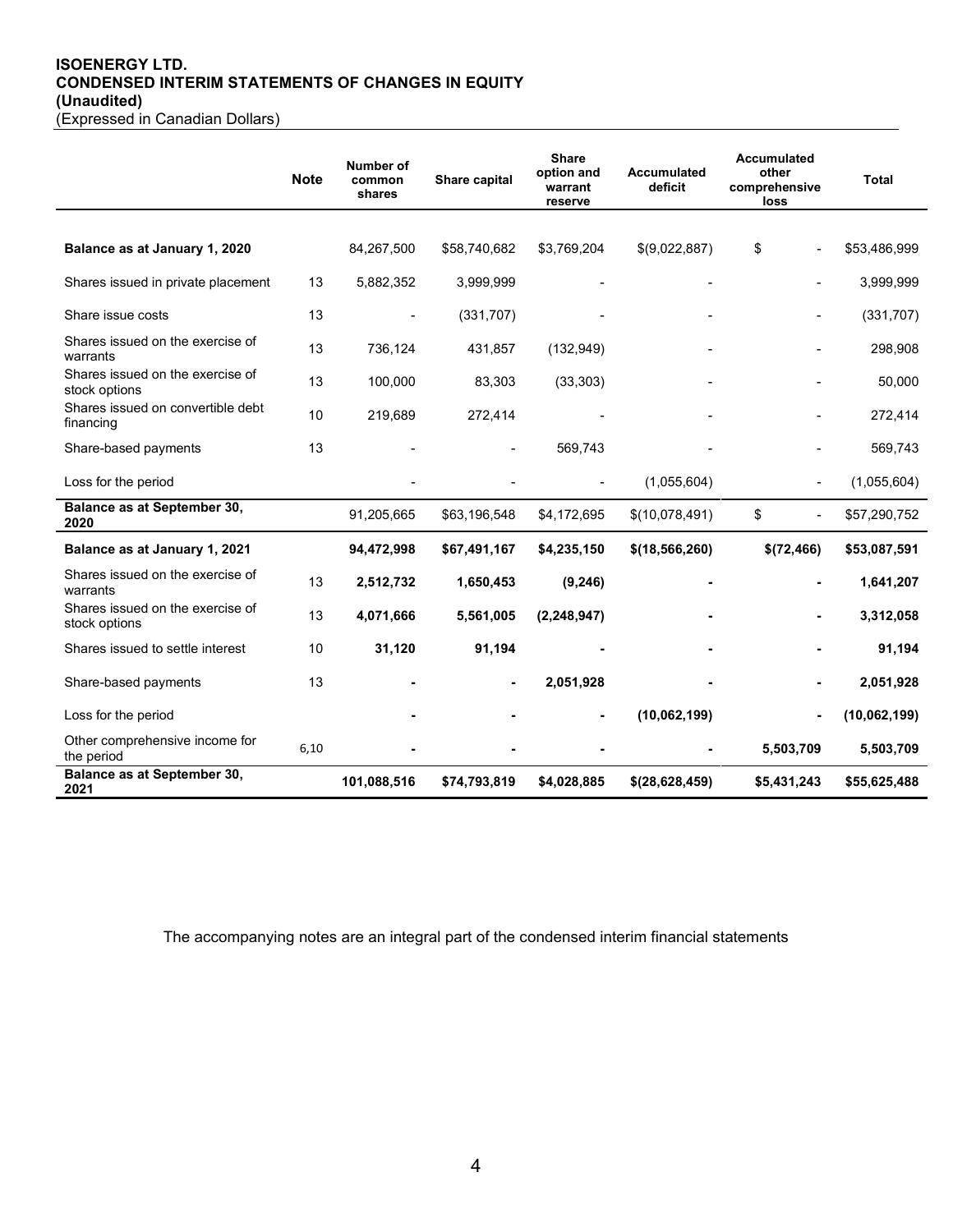## **ISOENERGY LTD. CONDENSED INTERIM STATEMENTS OF CASH FLOWS (Unaudited)** (Expressed in Canadian Dollars)

For the nine months ended September 30

|                                                                    | 2021                   | 2020                |
|--------------------------------------------------------------------|------------------------|---------------------|
| Cash flows from (used in) operating activities                     |                        |                     |
| Loss for the period                                                | \$<br>(10,062,199)     | \$<br>(1,055,604)   |
| Items not involving cash:                                          |                        |                     |
| Share-based compensation<br>Deferred income tax (recovery) expense | 1,348,814<br>1,213,493 | 381,531<br>273,509  |
| Depreciation expense                                               | 29,398                 | 46,584              |
| Other income                                                       | (11, 100)              |                     |
| Interest on lease liability                                        | 5,230                  | 7,852               |
| Interest on convertible debentures                                 | 478,865                | 80.038              |
| Fair value loss (gain) on convertible debentures                   | 8,336,758              | (1, 119, 377)       |
| Gain on sale of assets and option agreement                        | (3,610,702)            |                     |
| Changes in non-cash working capital                                |                        |                     |
| Accounts receivable                                                | (65, 875)              | (69, 514)           |
| Prepaid expenses                                                   | 107,604                | 101,815             |
| Deposit                                                            | 9,274                  |                     |
| Accounts payable and accrued liabilities                           | 1,657,407              | (122, 221)          |
|                                                                    | \$<br>(563, 033)       | \$<br>(1, 475, 387) |
| Cash flows used in investing activities                            |                        |                     |
| Additions to exploration and evaluation assets                     | \$<br>(3,098,940)      | \$<br>(4,040,150)   |
| Acquisition of exploration and evaluation assets                   | (27, 139)              | (142, 363)          |
| Additions to equipment                                             | (42, 135)              |                     |
| Proceeds on sale of assets                                         | 96,100                 |                     |
|                                                                    | \$<br>(3,072,114)      | \$<br>(4, 182, 513) |
| Cash flows from (used in) financing activities                     |                        |                     |
| Shares issued in private placement                                 | \$                     | \$<br>3,999,999     |
| Share issuance costs                                               |                        | (331, 707)          |
| Shares issued on the exercise of warrants                          | 1,641,207              | 298,908             |
| Shares issued on the exercise of stock options                     | 3,312,058              | 50,000              |
| Interest on Debentures                                             | (387, 671)             | 7,902,000           |
| Lease liability payments:                                          |                        |                     |
| Principal                                                          | (28, 024)              | (42,036)            |
| Interest                                                           | (5, 230)               | (7, 852)            |
|                                                                    | \$<br>4,532,340        | \$<br>11,869,312    |
|                                                                    |                        |                     |
| Change in cash                                                     | \$<br>897,193          | \$<br>6,211,412     |
| Cash, beginning of period                                          | 14,034,565             | 6,587,075           |
| Cash, end of period                                                | \$<br>14,931,758       | \$<br>12,798,487    |

## **Supplemental disclosure with respect to cash flows (Note 18)**

The accompanying notes are an integral part of the condensed interim financial statements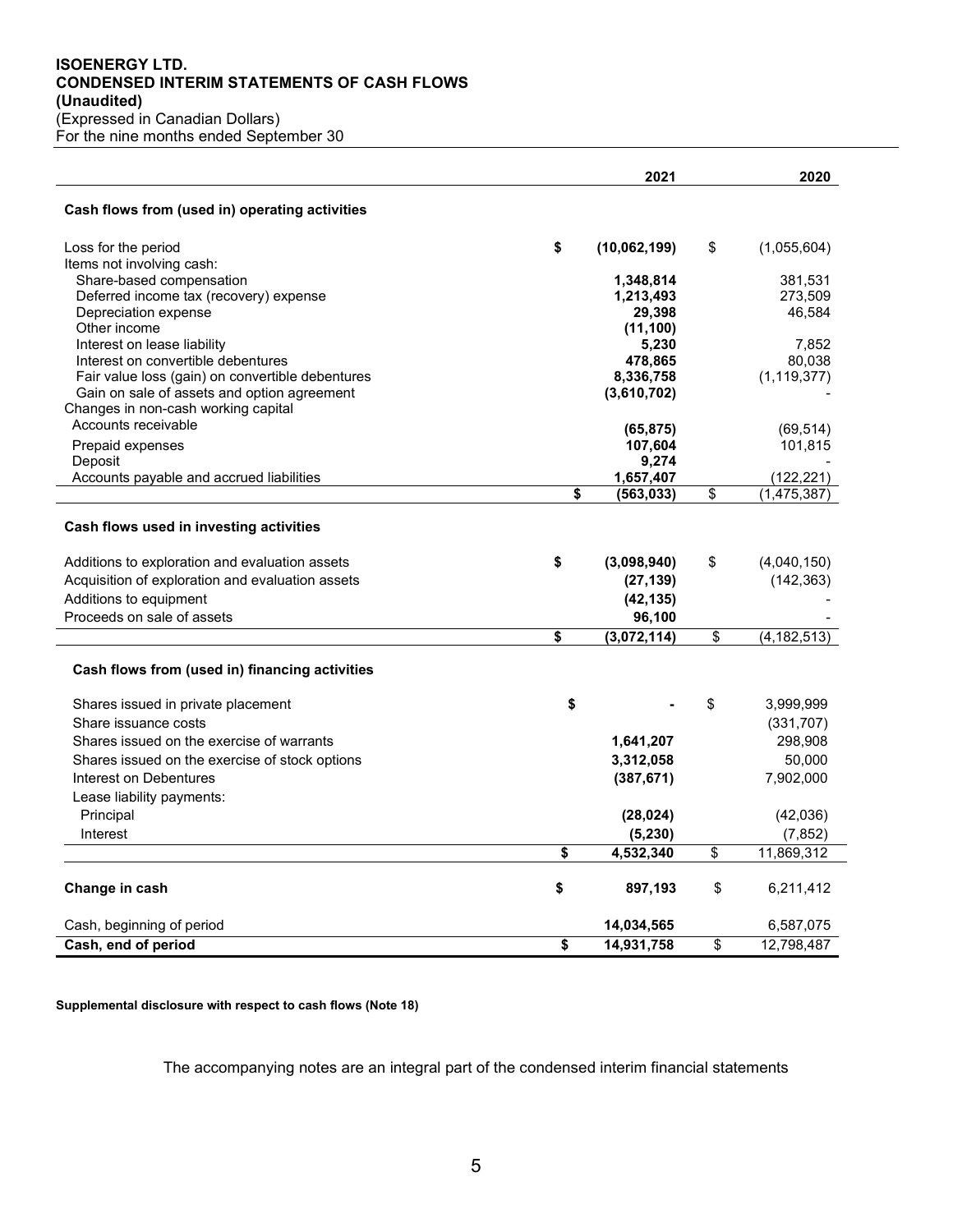## **1. REPORTING ENTITY**

IsoEnergy Ltd. ("**IsoEnergy**", or the "**Company**") is an exploration stage entity engaged in the acquisition, exploration and evaluation of uranium properties in Canada. The Company's registered and records office is located on the 10<sup>th</sup> Floor, 595 Howe Street, Vancouver, BC, V6C 2TS. The Company's common shares are listed on the TSX Venture Exchange (the "**TSXV**").

As of September 30, 2021, the Company did not have any subsidiaries and NexGen Energy Ltd ("**NexGen**") holds 49.26% of IsoEnergy's outstanding common shares.

## **2. NATURE OF OPERATIONS**

As an exploration stage company, the Company does not have revenues and historically has recurring operating losses. As at September 30, 2021, the Company had accumulated losses of \$28,628,459 and working capital of \$22,558,927. The Company depends on external financing for its operational expenses.

The business of exploring for and mining of minerals involves a high degree of risk. As an exploration company, IsoEnergy is subject to risks and challenges similar to companies at a comparable stage. These risks include, but are not limited to, negative operating cash flow and dependence on third party financing; the uncertainty of additional financing; the limited operating history of IsoEnergy; the lack of known mineral resources or reserves; the influence of a large shareholder; alternate sources of energy and uranium prices; aboriginal title and consultation issues; risks related to exploration activities generally; reliance upon key management and other personnel; title to properties; uninsurable risks; conflicts of interest; permits and licenses; environmental and other regulatory requirements; political regulatory risks; competition; and the volatility of share prices.

Since March 2020, several measures have been implemented in Canada and the rest of the world in response to the increased impact from novel coronavirus (COVID-19). The Company continues to operate our business at this time. While the impact of COVID-19 is expected to be temporary, the current circumstances are dynamic and the impacts of COVID-19 on our business operations cannot be reasonably estimated at this time. We anticipate this could have an adverse impact on our business, results of operations, financial position and cash flows in 2021 and 2022. A program of core drilling at the Hurricane Zone on the Larocque East property was tentatively planned for the winter 2021 drilling season, however due to COVID-19 concerns, the Company decided not to proceed with the program. The Company is planning a summer drilling program; this may also be impacted by the COVID-19 pandemic.

These financial statements have been prepared using International Financial Reporting Standards ("IFRS") applicable to a going concern, which assumes that the Company will be able to realize its assets and discharge its liabilities in the normal course of business for the foreseeable future. The ability of the Company to continue as a going concern is dependent on its ability to obtain financing and achieve future profitable operations.

The underlying value of IsoEnergy's exploration and evaluation assets is dependent upon the existence and economic recovery of mineral resources or reserves and is subject to, but not limited to, the risks and challenges identified above.

## **3. BASIS OF PRESENTATION**

## **Statement of Compliance**

These condensed interim financial statements for the three and nine months ended September 30, 2021, including comparatives, have been prepared in accordance with International Accounting Standard ("**IAS**") 34 Interim Financial Reporting. They do not include all of the information required by IFRS for annual financial statements and should be read in conjunction with the audited annual financial statements for the year ended and as at December 31, 2020.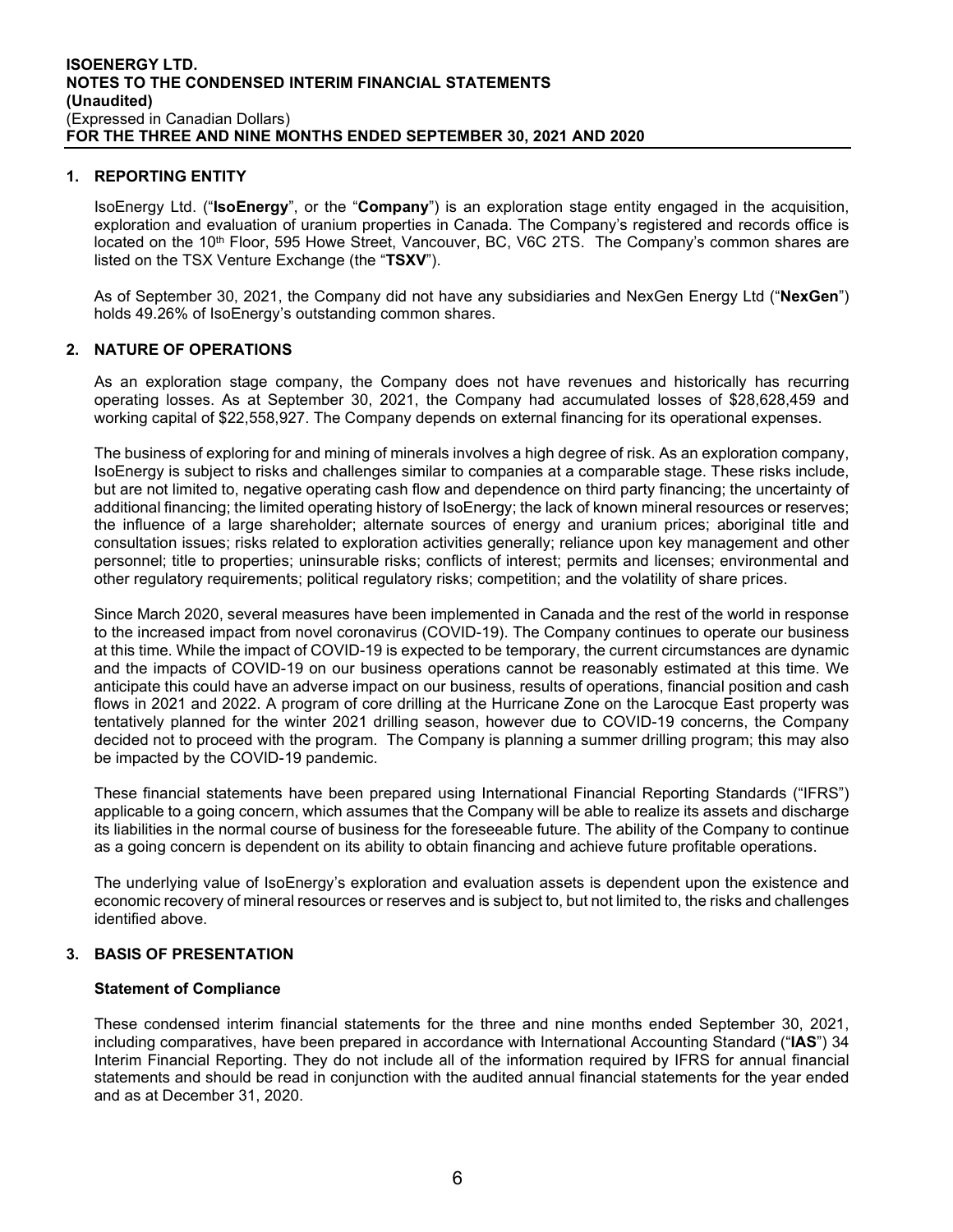## **3. BASIS OF PRESENTATION (continued)**

#### **Basis of Presentation**

These financial statements have been prepared on a historical cost basis, except for certain financial instruments which have been measured at fair value. In addition, these financial statements have been prepared using the accrual basis of accounting except for cash flow information. All monetary references expressed in these financial statements are references to Canadian dollar amounts ("\$"), unless otherwise noted. These financial statements are presented in Canadian dollars, which is the functional currency of the Company.

## **Critical accounting judgments, estimates and assumptions**

The preparation of the consolidated financial statements requires management to make judgments, estimates and assumptions that affect the reported amounts of assets, liabilities, and contingent liabilities at the date of the financial statements and the reported amounts of revenues and expenses during the reporting period. Estimates and assumptions are continuously evaluated and are based on management's experience and other factors, including expectations of future events that are believed to be reasonable in the circumstances. Uncertainty about these judgments, estimates and assumptions could result in outcomes that require a material adjustment to the carrying amount of the asset or liability affected in future periods.

Information about significant areas of judgement and estimation uncertainty considered by management in preparing the financial statements are set out in Note 3 to the annual financial statements for the year ended December 31, 2020 and have been consistently followed in preparation of these condensed interim financial statements.

## **4. SIGNIFICANT ACCOUNTING POLICIES**

The accounting policies followed by the Company are set out in Note 4 to the annual financial statements for the year ended December 31, 2020 and have been consistently followed in preparation of these condensed interim financial statements, except as noted below.

IFRS 9 – Financial Instruments establishes three primary measurement categories for financial assets: amortised cost, fair value through other comprehensive income ("**FVOCI**") and fair value through profit or loss ("**FVPL**"). The Company determines the classification of the financial assets at initial recognition. The basis of classification depends on the Company's business model for managing its financial instruments and the contractual cash flow characteristics of the instrument. A financial asset that is a debt instrument is measured at amortised cost if it meets both of the following conditions and is not designated at FVPL:

- It is held within a business model whose objective is to hold assets to collect contractual cash flows; and
- Its contractual terms give rise on specified dates to cash flows that are solely payments of principal and interest on the principal amount outstanding

Investments in equity instruments are required to be measured by default at FVPL. However, on the day of acquisition, the Company can make an irrevocable election (on an instrument-by-instrument basis) to designate them as FVOCI. The Company has elected to designate its investment in 92 Energy Pty. Ltd ("**92 Energy**") (Note 5(a)) and International Consolidated Uranium Inc. ("**ICU**") (formerly NxGold Ltd., a company with common directors at the time the Option Agreement was entered into) (Note 5(b)) as FVOCI.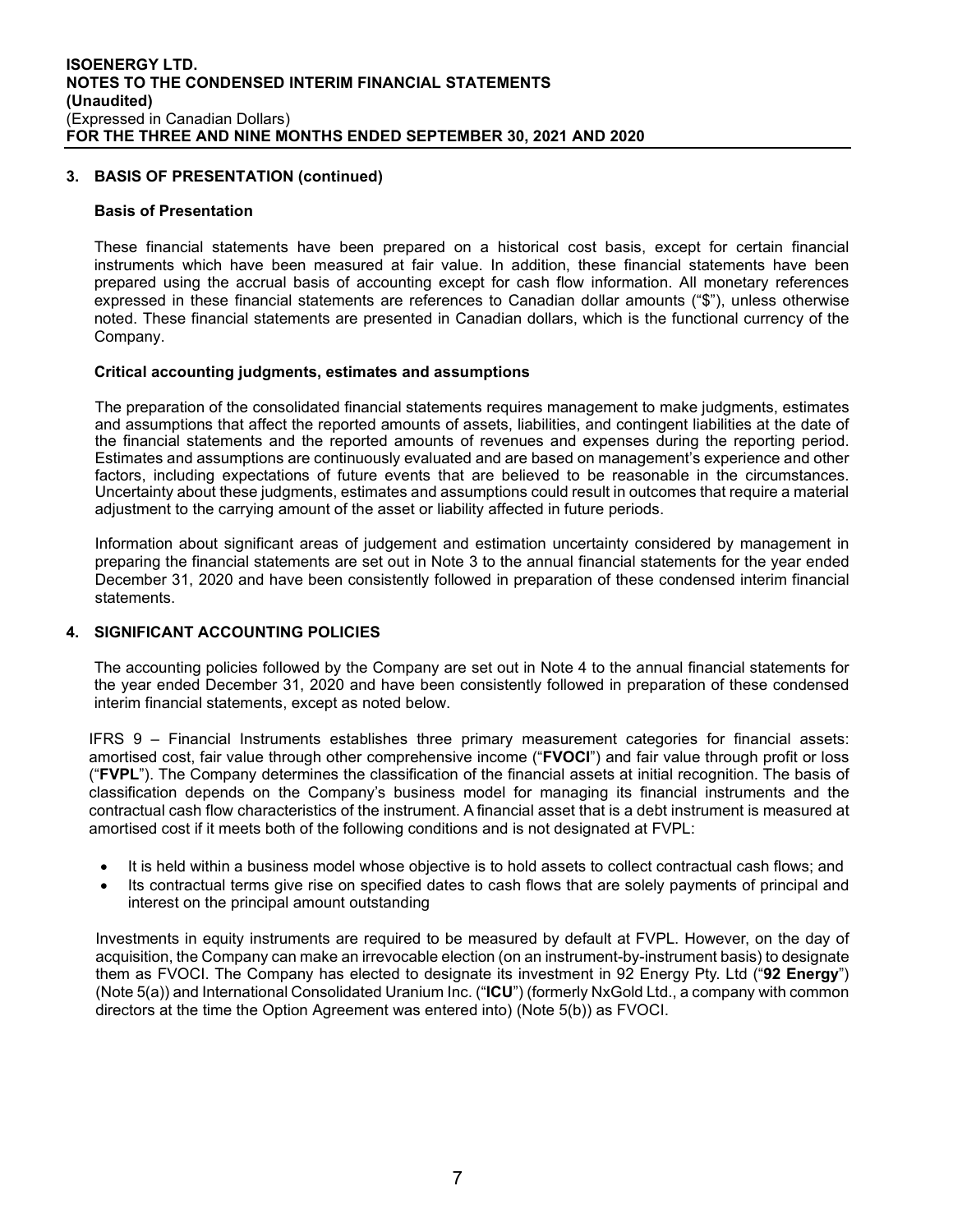## **5. TRANSACTIONS**

## (a) Agreement with 92 Energy

On April 14, 2021 IsoEnergy closed a transaction based on a Heads of Agreement (the "**Agreement**") with 92 Energy for 92 Energy to acquire a 100% interest in IsoEnergy's Clover, Gemini, and Tower uranium properties in Saskatchewan, Canada (the "**Properties**") in consideration for the issuance of common shares equivalent to 10,755,000 fully paid ordinary share or 16.25% of the issued capital of 92 Energy following the Initial Public Offering ("**IPO**"). The shares were issued at a price of A\$0.20 and are in escrow for 12 months following the completion of the IPO. Additional consideration to IsoEnergy includes milestone cash payments of A\$100,000 within 60 days of 92 Energy's IPO (which was received June 14, 2021), and an additional A\$100,000 within 6 months of that date (which was received October 8, 2021). IsoEnergy will retain a 2% NSR on the Properties and will be entitled to nominate a member to 92 Energy's Board of Directors, provided IsoEnergy maintains a minimum ownership position of 5%. 92 Energy will be required to spend an aggregate of A\$1,000,000 on exploration expenditures on the Properties prior to May 1, 2022.

The Company recognized a gain of \$2,236,489 on the completion of the transaction as follows.

| Shares received                    |   | 2,067,111 |
|------------------------------------|---|-----------|
| Cash                               |   | 192.200   |
| Proceeds                           |   | 2.259.311 |
| Properties disposed of (Note 8(b)) |   | (22.822)  |
| Gain on sale of assets             | S | 2.236.489 |

## (b) Mountain Lake Option Agreement

On August 10, 2021, IsoEnergy completed an agreement with ICU to grant ICU the option to acquire a 100% interest in the Company's Mountain Lake uranium property in Nunavut, Canada ("**Option Agreement**").

Under the terms of the Option Agreement, ICU obtains the option to acquire a 100% interest in the Mountain Lake uranium property for consideration comprised of 900,000 ICU common shares and \$20,000 cash. The option is exercisable at ICU's election on or before the second anniversary of receipt of TSXV approval (August 3, 2023) for additional consideration of \$1,000,000, payable in cash or shares of ICU. If ICU elects to acquire the Mountain Lake property, IsoEnergy will be entitled to receive the following contingency payments in cash or shares of ICU, at the discretion of ICU:

- If the uranium spot price reaches US\$50, IsoEnergy will receive an additional \$410,000
- If the uranium spot price reaches US\$75, IsoEnergy will receive an additional \$615,000
- If the uranium spot price reaches US\$100, IsoEnergy will receive an additional \$820,000

The spot price contingent payments will expire 10 years following the date the option is exercised.

The Company recognized a gain of \$1,374,213 on the completion of the transaction as follows.

| Shares received                 | S | 1,476,000  |
|---------------------------------|---|------------|
| Cash                            |   | 20,000     |
| Proceeds                        |   | 1.496.000  |
| Carrying value of Mountain Lake |   |            |
| (Note 8(c))                     |   | (121, 787) |
| Gain on sale of option          |   | 1.374.213  |

The shares are subject to a four month hold and will not be free trading until December 10, 2021.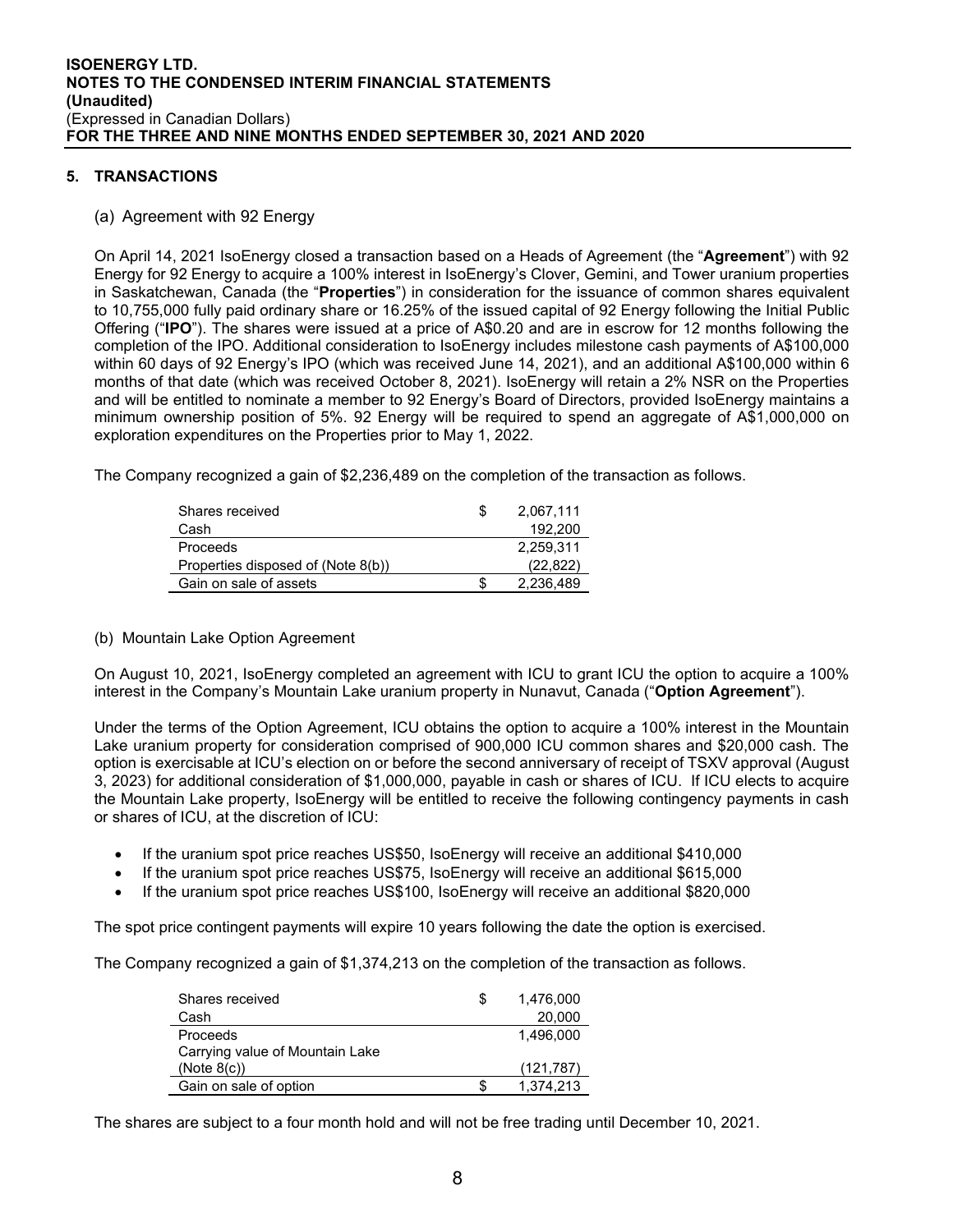## **6. MARKETABLE SECURITES**

Marketable securities consist of 10,755,000 common shares of 92 Energy and 900,000 common shares of ICU. The carrying value is based on the estimated fair value of the common shares and determined using published closing prices.

| Shares in 92 Energy acquired April 6, 2021<br>(Note $5(a)$ )   | \$. | 2.067.111 |
|----------------------------------------------------------------|-----|-----------|
| Shares in ICU acquired August 11, 2021<br>(Note 5(b))          |     | 1.476.000 |
| Change in fair value recorded in Other<br>comprehensive income |     | 6,357,725 |
| Balance, September 30, 2021                                    | S   | 9.900.836 |

## **7. PROPERTY AND EQUIPMENT**

The following is a summary of the carrying values of equipment:

|                                 | Right-of-<br>use asset | <b>Software</b> | Field<br>equipment | Office<br>furniture | <b>Total</b>  |
|---------------------------------|------------------------|-----------------|--------------------|---------------------|---------------|
| Cost                            |                        |                 |                    |                     |               |
| Balance, January 1, 2020        | 259,512<br>\$          | \$64,947        | \$41,428           | \$13,103            | \$<br>378.990 |
| Additions                       |                        |                 | 22,017             |                     | 22,017        |
| Balance, December 31, 2020      | \$<br>259,512          | \$64,947        | \$63,445           | \$13,103            | \$<br>401,007 |
| Additions                       |                        |                 | 42,135             |                     | 42,135        |
| Lease modification (Note 9)     | (259, 512)             |                 |                    | (13, 103)           | (272,615)     |
| Balance, September 30, 2021     | \$                     | \$64,947        | \$105,580          | \$                  | 170,527<br>\$ |
| <b>Accumulated depreciation</b> |                        |                 |                    |                     |               |
| Balance, January 1, 2020        | \$<br>58.799           | \$<br>59,975    | \$18,295           | \$<br>9,789         | \$<br>146,858 |
| Depreciation                    | 58,797                 | 4,972           | 4,627              | 3,314               | 71,710        |
| Balance, December 31, 2020      | \$117,596              | \$64,947        | \$22,922           | \$13,103            | \$218,568     |
| Depreciation                    | 29,398                 |                 | 12,403             |                     | 41,801        |
| Lease modification (Note 9)     | (146,994)              |                 |                    | (13, 103)           | (160, 097)    |
| Balance, September 30, 2021     | \$                     | \$64,947        | \$35,325           | \$                  | \$<br>100,272 |
| Net book value:                 |                        |                 |                    |                     |               |
| Balance, December 31, 2020      | 141,916<br>S.          | \$              | 40,523<br>S        | \$                  | 182,439       |
| Balance, September 30, 2021     | \$                     | \$              | 70,255<br>\$       | \$                  | \$70.255      |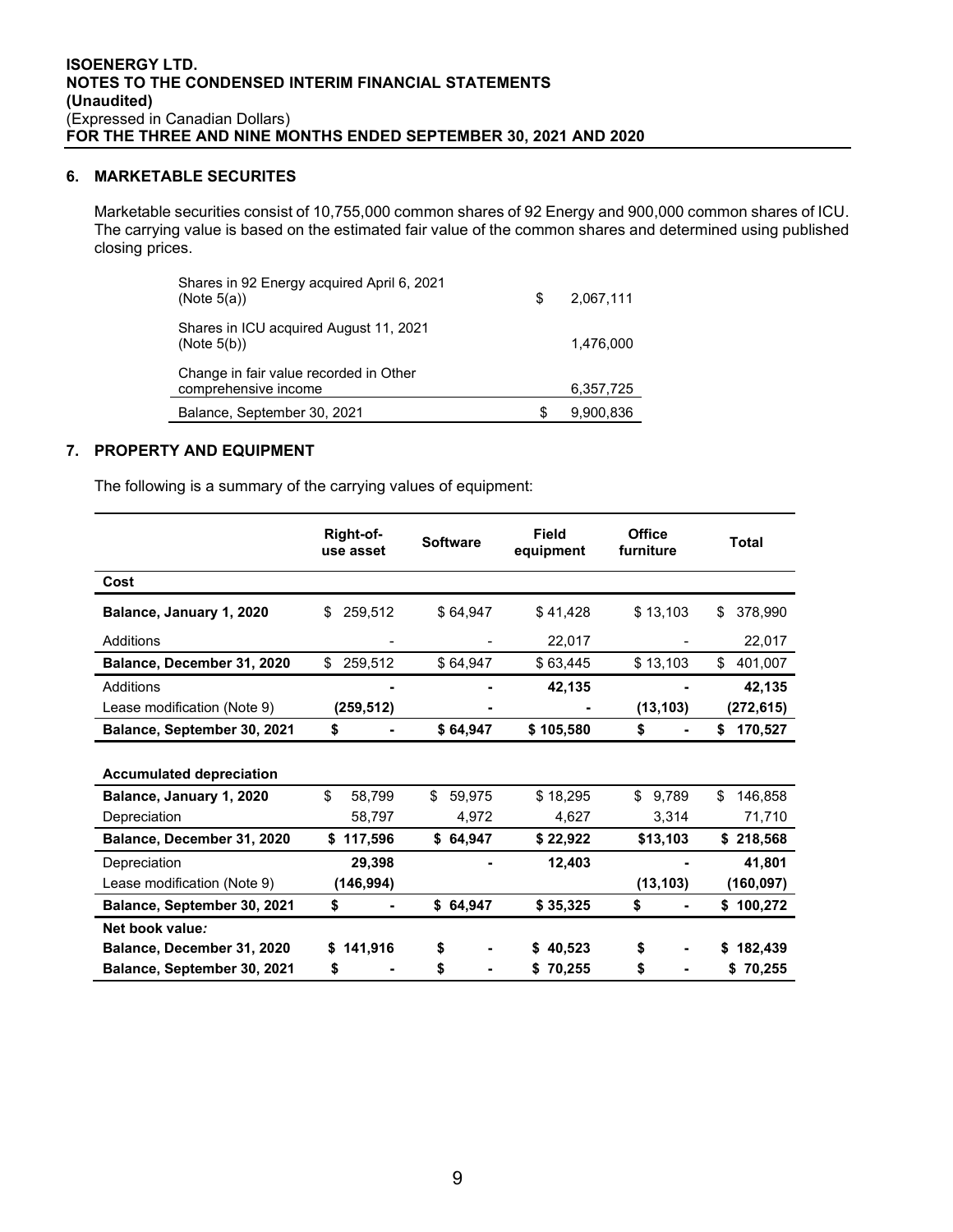## **8. EXPLORATION AND EVALUATION ASSETS**

The following is a summary of the carrying value of the acquisition costs and expenditures on the Company's exploration and evaluation assets:

|                                                   | <b>Note</b> | <b>September 30, 2021</b> |            | <b>December 31, 2020</b> |            |
|---------------------------------------------------|-------------|---------------------------|------------|--------------------------|------------|
| <b>Acquisition costs:</b>                         |             |                           |            |                          |            |
| Acquisition costs, opening                        |             | \$                        | 35.440.432 | \$                       | 35,298,069 |
| Additions                                         | a           |                           | 27,139     |                          | 142,363    |
| Dispositions and derecognition                    | b, c        |                           | (144, 609) |                          |            |
| Acquisition costs, closing                        |             | \$                        | 35,322,962 | \$                       | 35,440,432 |
| <b>Exploration and evaluation costs:</b>          |             |                           |            |                          |            |
| Exploration costs, opening                        |             | \$                        | 18,291,364 | \$                       | 12,668,819 |
| Additions:                                        |             |                           |            |                          |            |
| Drilling                                          |             |                           | 2,145,684  |                          | 2,800,364  |
| Geological and geophysical                        |             |                           | 567,406    |                          | 30,500     |
| Labour and wages                                  |             |                           | 473,400    |                          | 1,140,615  |
| Share-based compensation                          | 13          |                           | 703,114    |                          | 234,956    |
| Geochemistry and assays                           |             |                           | 91,608     |                          | 317,508    |
| Fnvironmental                                     |             |                           | 2,311      |                          | 137,083    |
| Engineering                                       |             |                           | 1,420      |                          | 224,620    |
| Camp costs                                        |             |                           | 406,658    |                          | 594,539    |
| Travel and other                                  |             |                           | 140,225    |                          | 142,360    |
| Total exploration and evaluation in the<br>period |             | \$                        | 4,531,826  | \$                       | 5,622,545  |
| Exploration and evaluation, closing               |             | \$                        | 22,823,190 | \$                       | 18,291,364 |
| <b>Total costs, closing</b>                       |             | \$                        | 58,146,152 | \$                       | 53,731,796 |

All claims are subject to minimum expenditure commitments. The Company expects to incur the minimum expenditures to maintain the claims.

## **(a) New claim staking and acquisitions**

In the year ended December 31, 2020, the Company spent \$142,363 to stake several property extensions and 12 new properties in the Eastern Athabasca adding approximately 200,000 hectares of mineral tenure in the Eastern Athabasca. The new exploration properties were Cable, Clover, Evergreen, Gemini, Hawk, Horizon, Larocque West, Ranger, Spruce, Tower, Trident and Sparrow.

In the second quarter of 2021 the Company acquired 902 hectares of land which is contiguous to the Larocque East property for \$27,139. These claims are subject to a 2% NSR which can be reduced to 1% for \$1,000,000.

**(b)** Dispositions – The Company disposed of Tower, Clover and Gemini properties; the related carrying value of \$22,822 was netted in the gain on sale of properties (see Note 5(a)).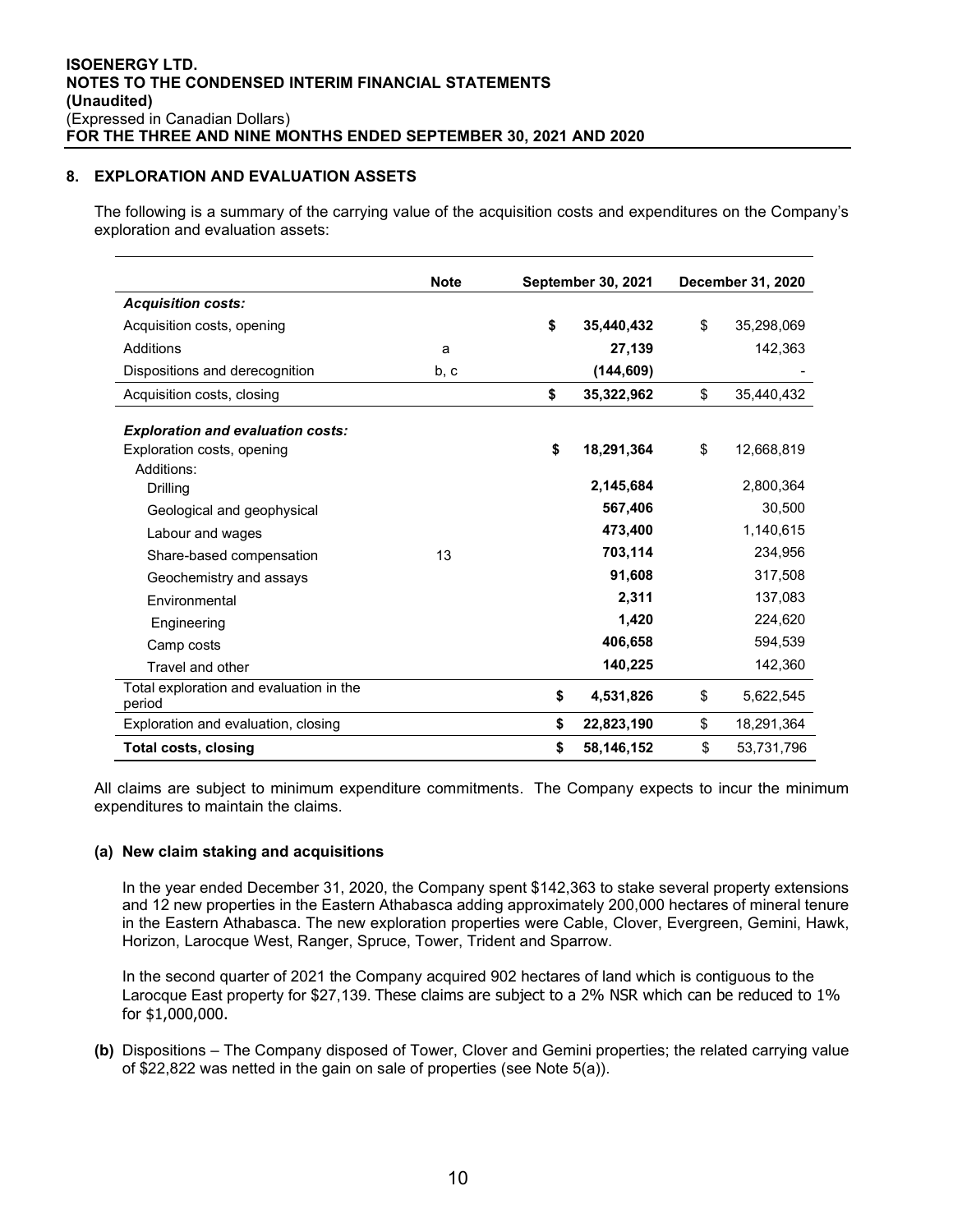## **8. EXPLORATION AND EVALUATION ASSETS (continued)**

**(c)** On August 10, 2021, IsoEnergy completed the Option Agreement (Note 5 (b)). Although at the date of these financial statements the Company retains the rights over the Mountain Lake property, the carrying value of the Mountain Lake property of \$121,787 was derecognized and netted against the gain recognized on the Option Agreement.

## **9. LEASE LIABILITY**

The lease liability is as follows:

|                                | <b>September 30, 2021</b> | December 31, 2020 |
|--------------------------------|---------------------------|-------------------|
| Opening balance, January 1     | 151,640<br>\$             | 209,231<br>\$     |
| Interest on lease liability    | 5,230                     | 8,976             |
| Payments                       | (33, 254)                 | (66, 567)         |
| Derecognition of lease         | (123, 616)                | $\blacksquare$    |
| Lease liability, end of period | $\overline{\phantom{0}}$  | 151,640           |
| Less Current portion           | $\overline{\phantom{0}}$  | (66, 745)         |
| Long-term lease liability      | S<br>$\blacksquare$       | 84,895            |

The lease was for an office space lease that extended to May 31, 2023. The discount rate applied to the lease was 5%. See Note 7 for information related to the leased asset. In addition to the lease payments the Company paid approximately \$47,000 annually related to operating costs and realty taxes of the leased office space. This amount was reassessed annually based on actual costs incurred.

IsoEnergy sub-leased approximately 50% of its office space. The Company accounted for the sublease as an operating lease with amounts received recognised as rental income.

On July 1, 2021 the Company assigned the lease to a third party and therefore derecognized the lease liability and related right-of-use asset resulting in a gain of \$11,100.

In addition to the leased asset above, the Company engages a drilling company to carry out its drilling programs on its exploration and evaluation properties. The drilling company provides all required equipment. These contracts are short-term, and the Company has elected not to apply the recognition and measurement requirements of IFRS 16 to them. Payments to the drilling company in the nine months ended September 30, 2021 were \$948,500 (September 30, 2020 - \$1,907,835).

## **10. CONVERTIBLE DEBENTURES**

|                                                                   | <b>September 30, 2021</b> | December 31, 2020 |
|-------------------------------------------------------------------|---------------------------|-------------------|
| Fair value on issuance, August 18, 2020 and<br>January 1, 2021    | 14,033,992<br>S           | 7,629,586<br>S.   |
| Change in fair value in the period included in profit<br>and loss | 8,336,758                 | 6,331,940         |
| Change in fair value in the period included in OCI                | (4,277)                   | 72.466            |
| Fair value, end of period                                         | 22,366,473                | 14,033,992<br>S.  |

On August 18, 2020, IsoEnergy entered into an agreement with Queen's Road Capital Investment Ltd. (the "**Debentureholder**") for a US\$6 million private placement of unsecured convertible debentures (the "**Debentures**"). The Debentures will be convertible at the holder's option at a conversion price of \$0.88 (the "**Conversion Price**") into a maximum of 9,206,311 common shares (the "**Maximum Conversion Shares**") of the Company.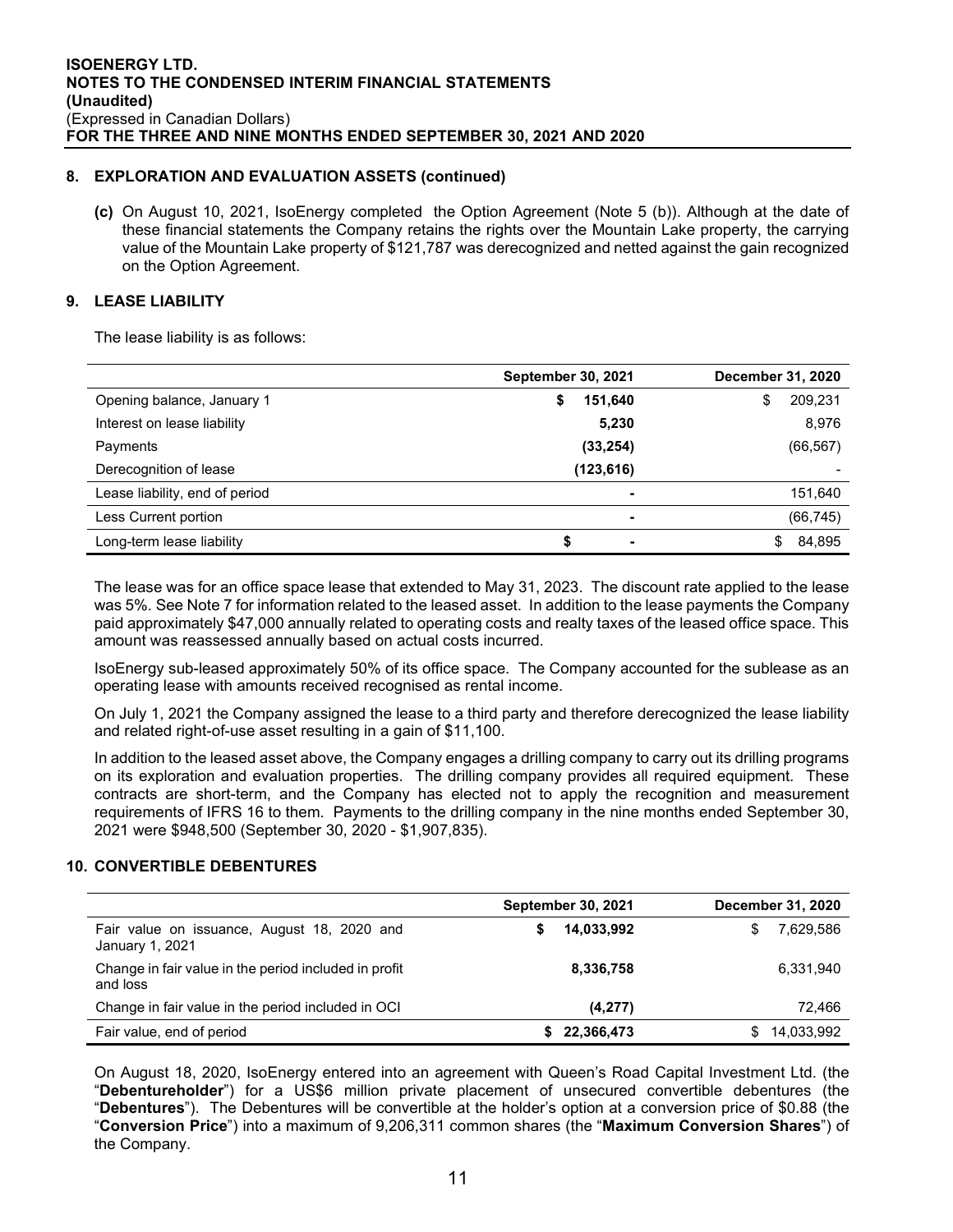## **10. CONVERTIBLE DEBENTURES (continued)**

On any conversion of any portion of the principal amount of the Debentures, if the number of common shares to be issued on such conversion, taking into account all common shares issued in respect of all prior conversions would result in the common shares to be issued exceeding the Maximum Conversion Shares, on such conversion the Debentureholder shall be entitled to receive a payment (the "**Exchange Rate Fee**") equal to the number of common shares that are not issued as a result of exceeding the Maximum Conversion Shares, multiplied by the 20-day volume-weighted average trading price ("**VWAP**"). IsoEnergy can elect to pay the Exchange Rate Fee in cash or, subject to the TSXV approval, in common shares of the Company.

The Company received gross proceeds of \$7,902,000 (US\$6,000,000). A 3% establishment fee of \$272,414 (US\$180,000) was also paid to the Debentureholder through the issuance of 219,689 common shares. The fair value of the Debentures on issuance date was determined to be \$7,629,586. The Company revalues the Debentures at the end of each reporting period with the change in the period related to credit risk recorded in Other Comprehensive Income or Loss ("**OCI**") and other changes in fair value in the period recorded in the loss for the period. The following assumptions were used to estimate the fair value of the Debentures:

|                                          | September<br>30, 2021 | June 30,<br>2021 | December 31,<br>2020 | August 18,<br>2020 |
|------------------------------------------|-----------------------|------------------|----------------------|--------------------|
| Expected stock price volatility          | 50%                   | 50%              | 46%                  | 48%                |
| <b>Expected life</b>                     | 3.9 years             | 4.1 years        | 4.6 years            | 5 years            |
| Risk free interest rate                  | 1.40%                 | 1.32%            | 0.79%                | 0.76%              |
| Expected dividend yield                  | $0.00\%$              | $0.00\%$         | $0.00\%$             | $0.00\%$           |
| Credit spread                            | 22.14%                | 20.72%           | 21.70%               | 22.80%             |
| Underlying share price of the<br>Company | \$3.55                | \$2.90           | \$1.87               | \$1.24             |
| Conversion price                         | \$0.88                | \$0.88           | \$0.88               | \$0.88             |
| Exchange rate (C\$:US\$)                 | 1.2680                | 1.2398           | 1.2725               | 1.3168             |

The Debentures carry an 8.5% coupon (the "**Interest**") over a 5-year term. The Interest is payable semiannually with 6% payable in cash and 2.5% payable in common shares of the Company, subject to TSXV approval, at a price equal to the 20-day VWAP of the Company's common shares on the TSXV on the twenty days prior to the date such Interest is due. The Interest can be reduced to 7.5% per annum on the public dissemination by the Company of an economically positive preliminary economic assessment study, at which point the cash component of the Interest will be reduced to 5% per annum. In the three and nine months ended September 30, 2021, the Company incurred interest expense of \$160,650 and \$478,865, (September 30, 2020 – \$80,038 in both periods). Of the amount settled on June 30, 2021, \$227,021 was settled in cash and the rest with the issue of 31,120 common shares of the Company. In the year ended December 31, 2020, the Company incurred interest expense of \$248,962, of which \$174,114 was settled in cash and the rest with the issue of 40,026 common shares of the Company.

The Company will be entitled, on or after the third anniversary of the date of issuance of the Debentures, at any time the 20-day VWAP of the Company's shares listed on the TSXV exceeds 130% of the Conversion Price, to redeem the Debentures at par plus accrued and unpaid Interest.

Upon completion of a change of control (which includes in the case of the holders' right to redeem the Debentures, a change in the Chief Executive Officer of the Company), the holders of the Debentures or the Company may require the Company to purchase or the holders to redeem, as the case may be, any outstanding Debentures in cash at: (i) on or prior to August 18, 2023, 130% of the principal amount; and (ii) at any time thereafter, 115% of the principal amount, in each case plus accrued but unpaid interest, if any. In addition, upon the public announcement of a change of control that is supported by the Board, the Company may require the holders of the Debentures to convert the Debentures into common shares at the Conversion Price provided the consideration payable upon the change of control exceeds the Conversion Price and is payable in cash.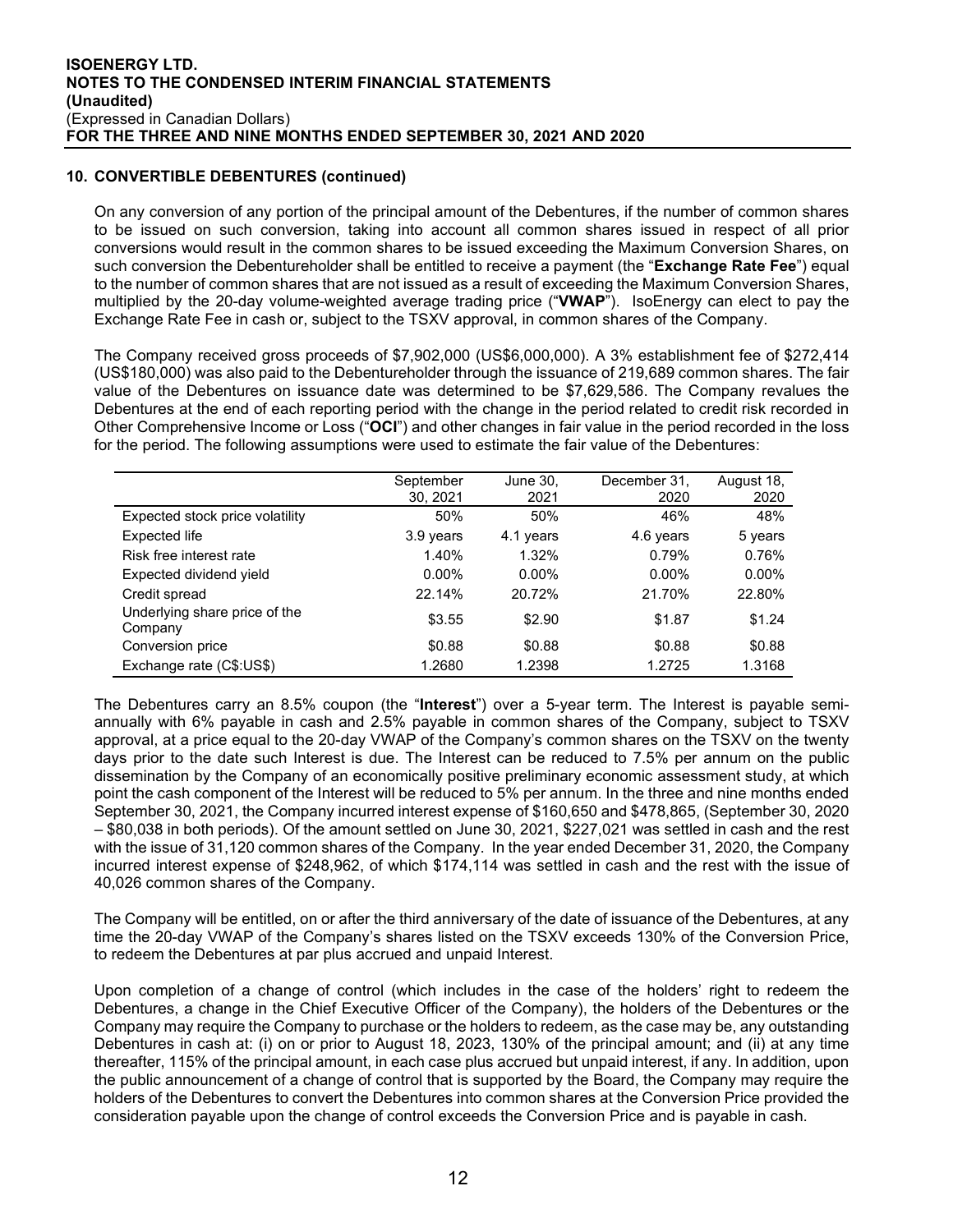## **10. CONVERTIBLE DEBENTURES (continued)**

A "change of control" of the Company is defined as consisting of: (i) the acquisition, directly or indirectly, by a person or group of persons acting jointly or in concert of voting control or direction over 50% or more of the outstanding common shares, (ii) the amalgamation, consolidation or merger of the Company with or into another entity as a result of which the holders of common shares immediately prior to such transaction, directly or indirectly, hold less than 50% of voting control or direction over the entity carrying on the business of the Company following such transaction, (iii) the sale, assignment, transfer or other disposition of all or substantially all of the property or assets of the Company to another entity in which the holders of common shares immediately prior to such transaction, directly or indirectly, hold less than 50% of voting control or direction following such transaction, (iv) the removal by resolution of the shareholders of the Company, of a majority of the then incumbent directors of the Company, which removal has not been recommended in the Company's management information circular, or the failure to elect to the Company's board of directors a majority of the directors proposed for election by management in the Company's management information circular; or (v) the acquisition by any transaction, directly or indirectly, by a person or group of persons acting jointly or in concert of voting control or direction over more of the common shares than are then held by NexGen.

## **11. COMMITMENTS**

The Company has raised funds through the issuance of flow-through shares. Based on Canadian tax law, the Company is required to spend this amount on eligible exploration expenditures by December 31 of the year after the year in which the shares were issued.

The premium received for a flow-through share, which is the price received for the share in excess of the market price of the share, is recorded as a flow-through share premium liability. This liability is subsequently reduced when the required exploration expenditures are made, on a pro rata basis, and accordingly, a recovery of flowthrough premium is then recorded as a reduction in the deferred tax expense to the extent that deferred income tax assets are available.

As of September 30, 2021, the Company is obligated to spend approximately \$210,000 by December 31, 2022 on eligible exploration expenditures. The 2020 FT Shares (see Note 13(d)) were issued at a price that was below market value on the date of issue and therefore no flow-through share premium liability was recorded.

## **12. INCOME TAXES**

Deferred income tax recovery (expense) is comprised of:

|                                                                    | For the three months ended<br>September 30 |               |      |            | For the nine months ended<br>September 30 |               |               |  |
|--------------------------------------------------------------------|--------------------------------------------|---------------|------|------------|-------------------------------------------|---------------|---------------|--|
|                                                                    |                                            | 2021          | 2020 |            |                                           | 2021          | 2020          |  |
| Deferred income taxes related to operations                        | S                                          | (217,294)     | \$   | 150.935    | S                                         | (225,955)     | 420,428<br>S. |  |
| Flow-through renunciation<br>Release of flow-through share premium |                                            | (801, 297)    |      | (285, 335) |                                           | (987, 538)    | (921, 459)    |  |
| liability                                                          |                                            | -             |      | 70.453     |                                           | ۰             | 227,522       |  |
| Deferred income tax recovery (expense)                             |                                            | \$(1,018,591) |      | (63.947)   |                                           | \$(1,213,493) | (273, 509)    |  |

In the three and nine months ended September 30, 2021, the Company incurred \$3,097,765 and \$3,787,547, respectively (three and nine months ended September 30, 2020 – \$1,056,798 and \$3,412,807, respectively) of eligible exploration expenditures in respect of its flow-through share commitments (Note 11). A deferred income tax expense is recognized due to the taxable temporary difference arising from capitalized exploration and evaluation assets with no tax basis as a result of the renunciation of the tax attributes to the investors in the flow-through shares. The Company also incurred a deferred tax expense of \$858,293 related to the change in the fair value of the marketable securities recorded in OCI.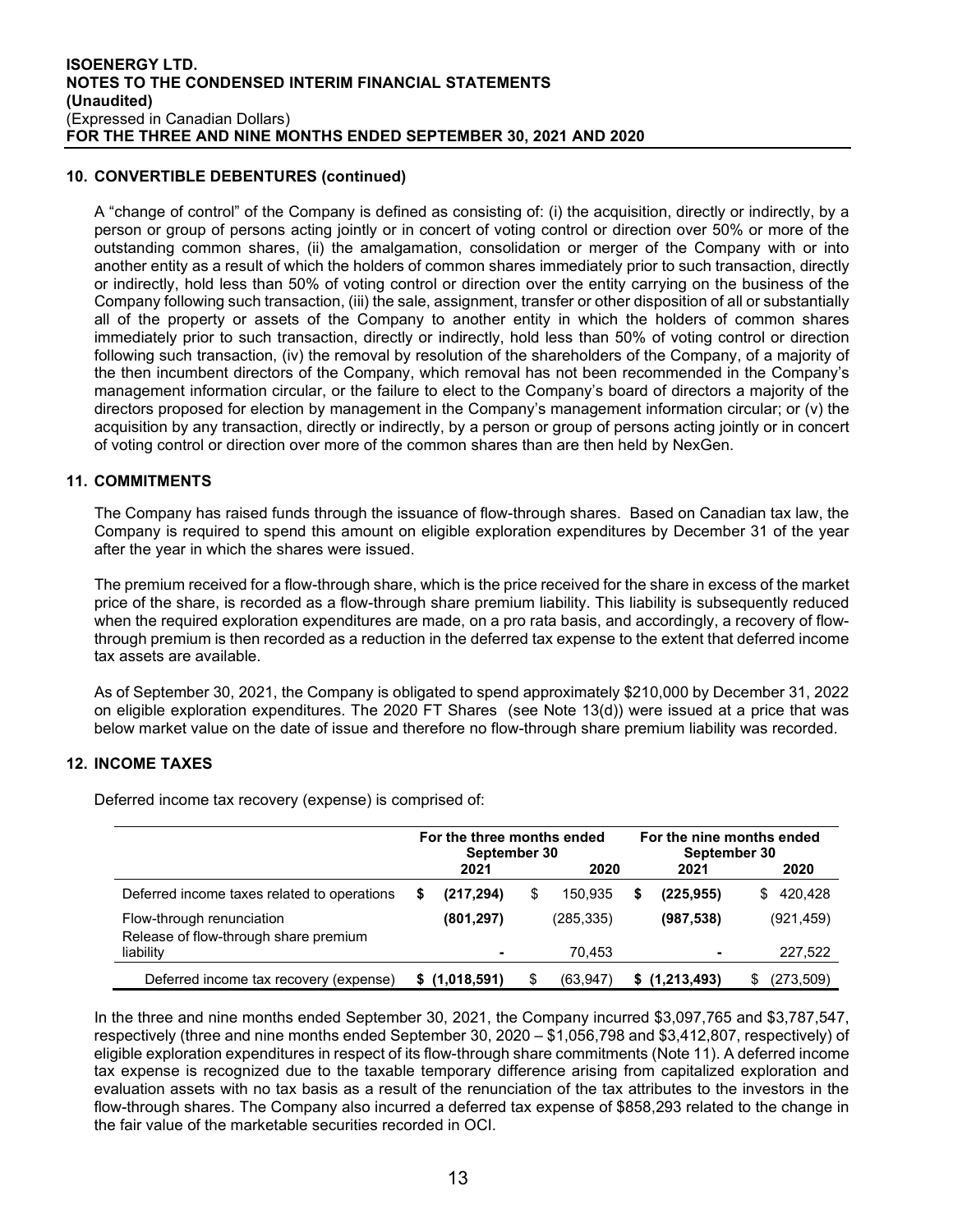## **13. SHARE CAPITAL**

**Authorized Capital** - Unlimited number of common shares with no par value.

## **Issued**

## **For the nine months ended September 30, 2021**

- (a) During the nine months ended September 30, 2021, the Company issued 2,512,732 common shares on the exercise of warrants for proceeds of \$1,641,207. As a result of the exercises, \$9,246 was reclassified from reserves to share capital.
- (b) During the nine months ended September 30, 2021, the Company issued 4,071,666 common shares on the exercise of stock options for proceeds of \$3,312,058. As a result of the exercises, \$2,248,947 was reclassified from reserves to share capital.
- (c) On June 30, 2021 the Company issued 31,120 common shares to the Debentureholder to settle \$91,194 of interest expense which is 2.5% of the interest owing on the Debentures (see Note 10).

For the year ended December 31, 2020:

- (d) On December 22, 2020, the Company issued 2,702,703 flow-through shares (the "**2020 FT Shares**") at a price of \$1.48 per 2020 FT Share for aggregate gross proceeds of \$4,000,000. Share issuance costs for the 2020 FT Shares funds raised were \$340,115, net of \$93,557 of tax. Share issuance costs includes \$87,184 related to 162,162 brokers' warrants which were valued using the Black-Scholes model with a corresponding amount added to the Warrant reserve account in Equity. The brokers' warrants entitle the holder to purchase an additional common share for a period of two years at an exercise price of \$1.48.
- (e) On August 10, 2020, the Company issued 5,882,352 common shares at a price of \$0.68 per common share for aggregate gross proceeds of \$3,999,999. Share issuance costs were \$242,146, net of tax of \$89,561.
- (f) On August 18, 2020, the Company issued 219,689 shares to the Debentureholder in connection with the issuance of the Debentures which were valued at \$272,414 (see Note 10).
- (g) During the year ended December 31, 2020, the Company issued 1,000,728 common shares on the exercise of warrants for proceeds of \$425,767. As a result of the exercises, \$167,364 was reclassified from reserves to share capital.
- (h) On August 20, 2020, the Company issued 100,000 shares on the exercise of options for proceeds of \$50,000. In the fourth quarter, the Company issued 260,000 common shares on the exercise of options for proceeds of \$184,050. As a result of the exercises, \$158,303 was reclassified from reserves to share capital.
- (i) On December 31, 2020, the Company issued 40,026 common shares to the Debentureholder to settle \$74,848 which is 2.5% of the interest owing on the Debentures (see Note 10).

## **Stock Options**

Pursuant to the Company's stock option plan, directors may, from time to time, authorize the issuance of options to directors, officers, employees and consultants of the Company, enabling them to acquire up to 10% of the issued and outstanding common shares of the Company. The options can be granted for a maximum term of 10 years and are subject to vesting provisions as determined by the Board of Directors of the Company.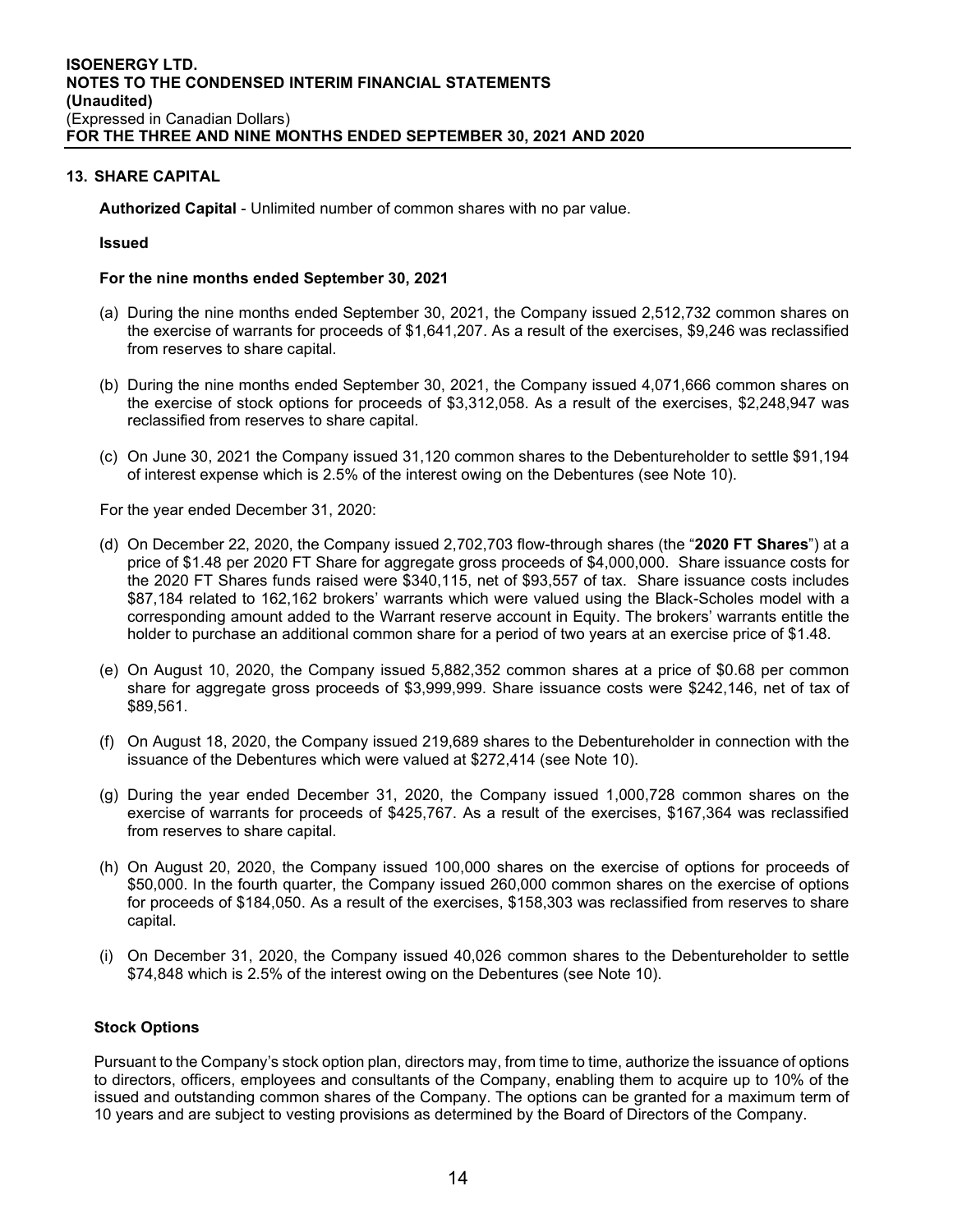#### **13. SHARE CAPITAL (continued)**

Stock option transactions and the number of stock options outstanding on the dates set forth below are summarized as follows:

|                                 | <b>Number of options</b> | <b>Weighted average</b><br>exercise price per<br>share |
|---------------------------------|--------------------------|--------------------------------------------------------|
| Outstanding January 1, 2020     | 6.420.000                | 0.74<br>S                                              |
| Granted                         | 2,510,000                | \$<br>0.63                                             |
| Exercised                       | (360,000)                | 0.65<br>S                                              |
| Outstanding December 31, 2020   | 8,570,000                | 0.71<br>S.                                             |
| Granted                         | 1.850.000                | \$2.76                                                 |
| Cancelled                       | (103, 334)               | 0.88<br>\$                                             |
| Exercised                       | (4,071,666)              | 0.81<br>S                                              |
| Outstanding, September 30, 2021 | 6,245,000                | 1.25<br>\$                                             |
| Number of options exercisable   | 4.499.166                | 0.90                                                   |

As at September 30, 2021, the Company has stock options outstanding and exercisable as follows:

| Number of<br>options | <b>Exercise price</b><br>per option | Number of<br>options<br>exercisable | <b>Exercise price</b><br>per option | <b>Vesting</b> | Weighted<br>average<br>remaining<br>contractual<br>life (vears) |
|----------------------|-------------------------------------|-------------------------------------|-------------------------------------|----------------|-----------------------------------------------------------------|
| 750,000              | \$1.00                              | 750,000                             | \$1.00                              |                | 0.1                                                             |
| 240.000              | \$0.57                              | 240.000                             | \$0.57                              |                | 1.0                                                             |
| 510.000              | \$0.36                              | 510.000                             | \$0.36                              |                | 1.8                                                             |
| 1.020.000            | \$0.42                              | 1.020.000                           | \$0.42                              |                | 1.9                                                             |
| 1.300.000            | \$0.39                              | 945.833                             | \$0.39                              | (i)            | 2.8                                                             |
| 575.000              | \$1.19                              | 416.667                             | \$1.19                              | (i)            | 3.3                                                             |
| 250,000              | \$2.44                              | 83.333                              | \$2.44                              | (i)            | 4.4                                                             |
| 1,600,000            | \$2.81                              | 533,333                             | \$2.81                              | (i)            | 4.7                                                             |
| 6,245,000            | \$1.25                              | 4,499,166                           | \$0.90                              |                | 2.8                                                             |

(j) Vest 1/3 on grant and 1/3 each year thereafter

 $\overline{\phantom{0}}$ 

L.

The Company uses the Black-Scholes option pricing model to calculate the fair value of granted stock options. The model requires management to make estimates, which are subjective and may not be representative of actual results. Changes in assumptions can materially affect fair value estimates. The following weighted average assumptions were used to estimate the grant date fair values for the nine months ended September 30, 2021:

| Expected stock price volatility                | 95.19%   |
|------------------------------------------------|----------|
| Expected life of options                       | 5 years  |
| Risk free interest rate                        | 0.87%    |
| Expected dividend yield                        | $0.00\%$ |
| Weighted average exercise price                | 2.76     |
| Weighted average fair value per option granted | 1.98     |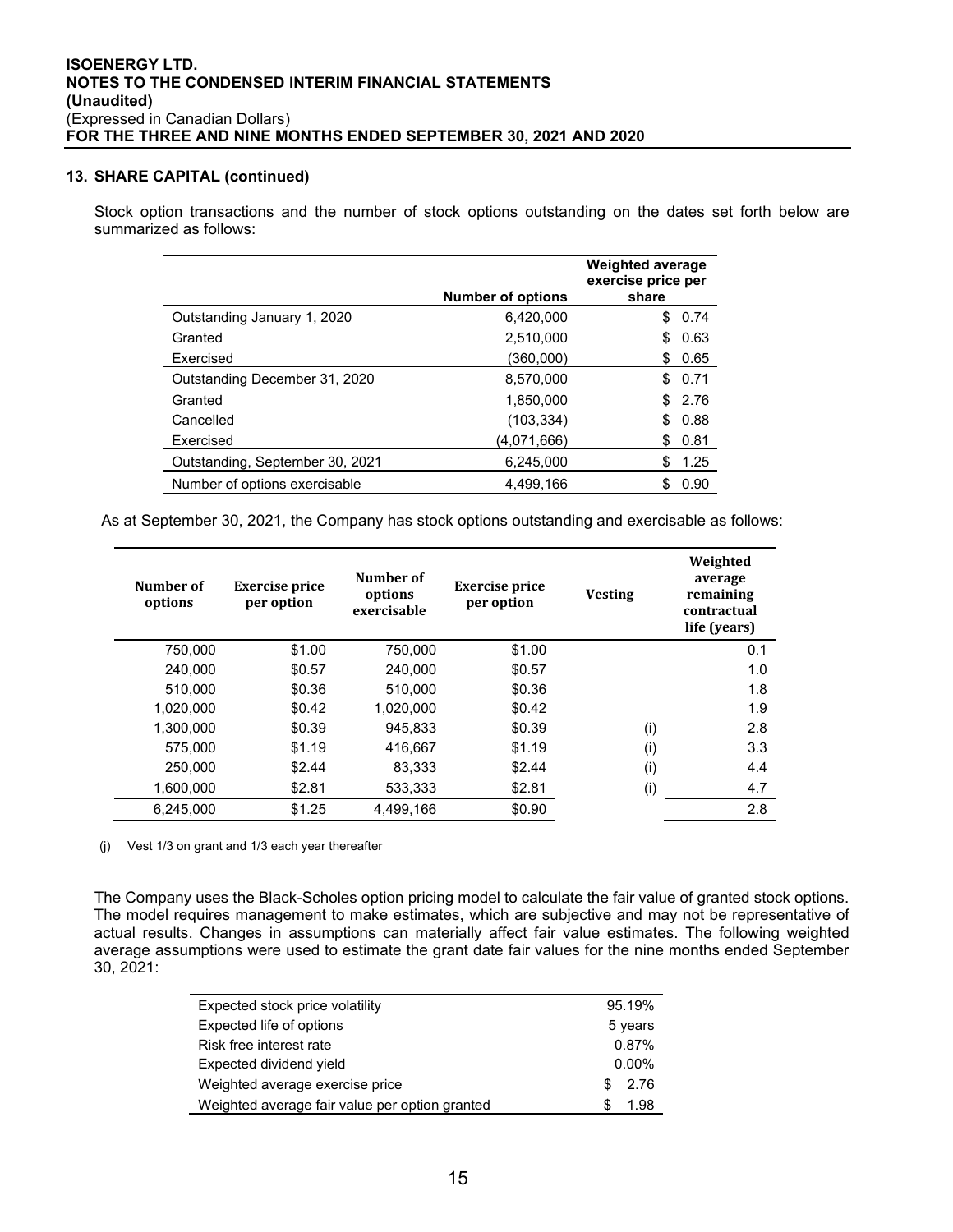## **13. SHARE CAPITAL (continued)**

The Company has share-based compensation related to options that vested or forfeited in the period. Sharebased compensation in the period is as follows:

|                                                                                                         | For the three months ended<br>September 30, |         | For the nine months ended<br>September 30, |   |           |     |         |
|---------------------------------------------------------------------------------------------------------|---------------------------------------------|---------|--------------------------------------------|---|-----------|-----|---------|
|                                                                                                         |                                             | 2021    | 2020                                       |   | 2021      |     | 2020    |
| Capitalized to exploration and evaluation assets<br>Expensed to the statement of loss and comprehensive |                                             | 180.155 | \$<br>103.795                              |   | 703.114   | \$. | 188.212 |
| loss                                                                                                    |                                             | 333.369 | 182.275                                    |   | 1.348.814 |     | 381,531 |
|                                                                                                         |                                             | 513.524 | 286.070                                    | S | 2,051,928 | \$. | 569.743 |

## **Warrants**

As of September 30, 2021, the Company has the following warrants outstanding:

| <b>Date</b><br><b>Expiry</b> | <b>January 1, 2021</b> | <b>Exercised</b> | September 30,<br>2021 | <b>Weighted average</b><br>exercise price per<br>warrant |
|------------------------------|------------------------|------------------|-----------------------|----------------------------------------------------------|
| April 21, 2021               | 2,337,760              | (2,337,760)      |                       | \$0.60                                                   |
| December 6, 2021             | 4.028.429              | (5,000)          | 4,023,429             | \$0.60                                                   |
| December 3, 2021             | 13.226                 | (13, 226)        | $\qquad \qquad$       | \$0.45                                                   |
| December 22, 2022            | 162.162                | (156,746)        | 5.416                 | \$1.48                                                   |
|                              | 6,541,577              | (2,512,732)      | 4,028,845             | \$0.60                                                   |

The Company uses the Black-Scholes option pricing model to calculate the fair value of warrants issued for services. The model requires management to make estimates, which are subjective and may not be representative of actual results. Changes in assumptions can materially affect fair value estimates.

## **14. RELATED PARTY TRANSACTIONS**

Key management personnel include those persons having authority and responsibility for planning, directing and controlling the activities of the Company as a whole. The Company has determined that key management personnel consists of executive and non-executive members of the Company's Board of Directors and corporate officers.

Remuneration attributed to key management personnel is summarized as follows:

| Nine months ended September 30, 2021                        | <b>Short term</b><br>Share-based<br>compensation<br>compensation |         | Total       |  |           |
|-------------------------------------------------------------|------------------------------------------------------------------|---------|-------------|--|-----------|
| Expensed in the statement of loss and<br>comprehensive loss | \$.                                                              | 455.829 | \$1.224.822 |  | 1.680.651 |
| Capitalized to exploration and evaluation assets            |                                                                  | 149.385 | 206.134     |  | 355,519   |
|                                                             |                                                                  | 605.214 | \$1,430,956 |  | 2,036,170 |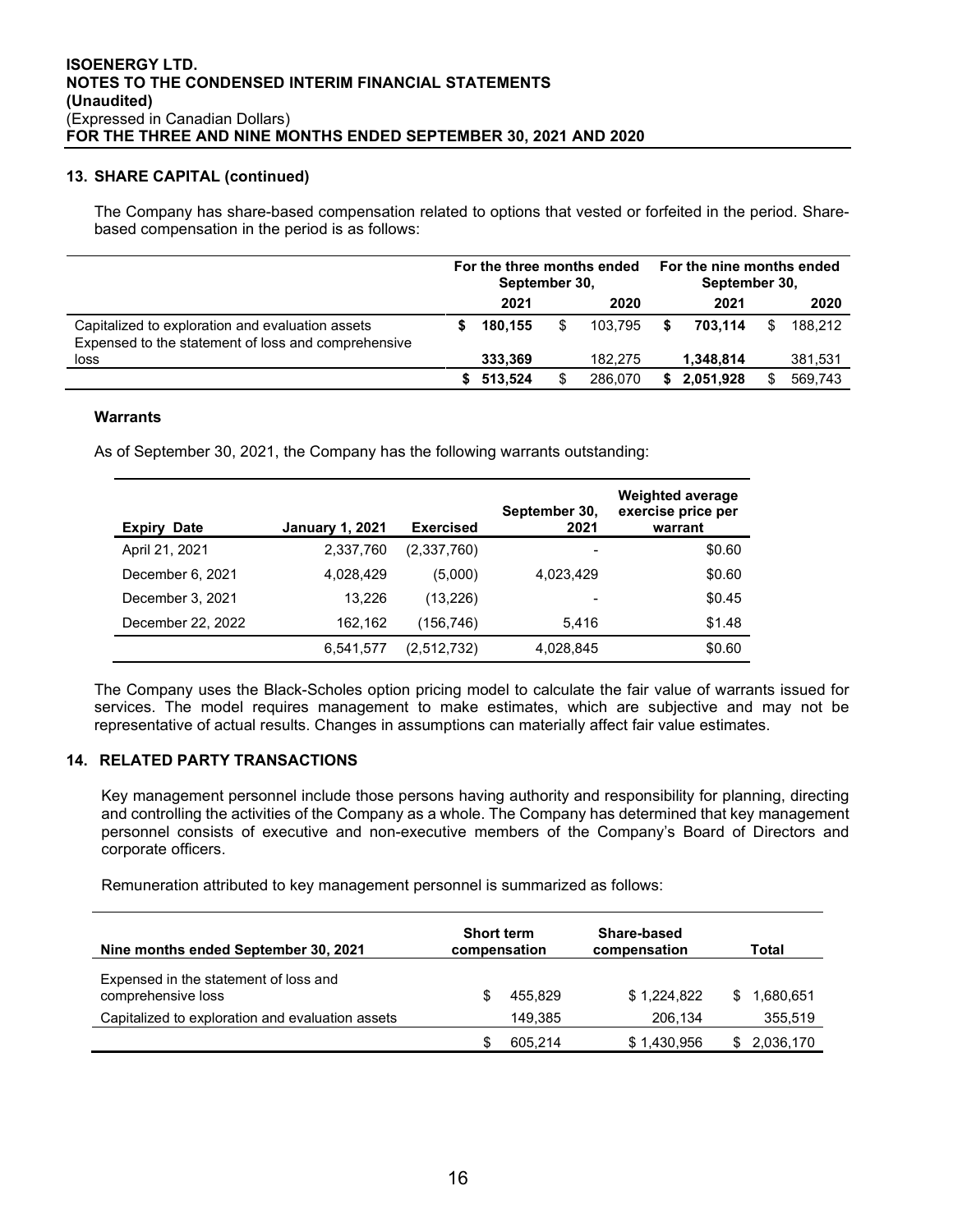## **14. RELATED PARTY TRANSACTIONS (continued)**

| Nine months ended September 30, 2020                        | <b>Short term</b><br>compensation | Share-based<br>compensation | Total       |
|-------------------------------------------------------------|-----------------------------------|-----------------------------|-------------|
| Expensed in the statement of loss and<br>comprehensive loss | 458.892<br>SS.                    | \$321.180                   | \$780.072   |
| Capitalized to exploration and evaluation assets            | 308,653                           | 68.326                      | 376,979     |
|                                                             | 767.545                           | 389,506                     | \$1,157,051 |

As of September 30, 2021, \$nil (December 31, 2020 – \$47,000) was included in accounts payable and accrued liabilities owing to directors and officers for compensation.

On August 10, 2020, NexGen acquired 4,411,764 common shares of the Company (see Note 13). NexGen also holds 3,685,929 warrants with an exercise price of \$0.60 that expire on December 6, 2021. In April 2021, NexGen acquired 1,536,760 common shares on the exercise of 1,536,760 warrants with an exercise price of \$0.60 that were set to expire on April 19, 2021.

Up until June 30, 2020, the Company charged office lease and administrative expenditures to ICU, a company with common directors at that time. During the six months ended June 30, 2020, office lease and administrative expenditures charged to ICU amounted to \$26,533.

On February 15, 2021, the former Chief Executive Officer resigned and was paid \$897,254 in accordance with the terms of his employment contract. This is excluded from the table above for the nine months ended September 30,2021.

## **15. CAPITAL MANAGEMENT**

The Company manages its capital structure and adjusts it, based on the funds available to the Company, in order to support the acquisition, exploration and evaluation of assets. The Board of Directors does not impose quantitative return on capital criteria for management, but rather relies on the expertise of the Company's management to sustain the future development of the business.

In the management of capital, the Company considers all types of equity and is dependent on third party financing, whether through debt, equity, or other means. Although the Company has been successful in raising funds to date, there is no assurance that the Company will be successful in obtaining required financing in the future or that such financing will be available on terms acceptable to the Company.

The properties in which the Company currently has an interest are in the exploration stage. As such the Company, has historically relied on the equity markets to fund its activities. The Company will continue to assess new properties and seek to acquire an interest in additional properties if it determines that there is sufficient geologic or economic potential and if it has adequate financial resources to do so.

Management reviews its capital management approach on an on-going basis and believes that this approach, given the relative size of the Company, is reasonable. The Company is not subject to externally imposed capital requirements. There were no changes in the Company's approach to capital management during the period.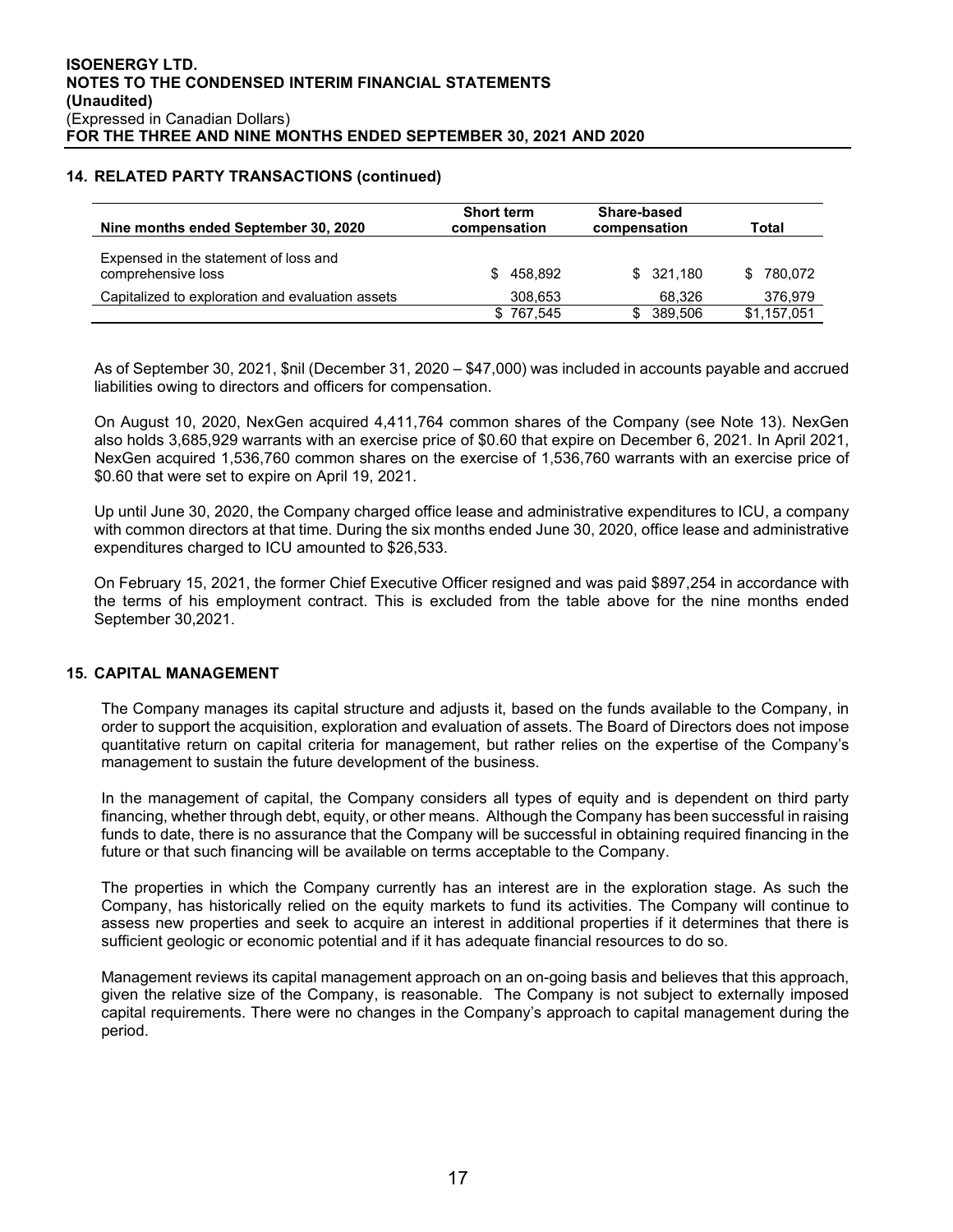## **16. FINANCIAL INSTRUMENTS**

The Company's financial instruments consist of cash, accounts receivable, marketable securities, accounts payable and accrued liabilities and Debentures.

## **Fair Value Measurement**

The Company classifies the fair value of financial instruments according to the following hierarchy based on the amount of observable inputs used to value the instrument:

- Level 1 quoted prices in active markets for identical assets or liabilities.
- Level 2 inputs other than quoted prices included in Level 1 that are observable for the asset or liability, either directly (i.e. as prices) or indirectly (i.e. derived from prices).
- Level 3 inputs for the asset or liability that are not based on observable market data.

The fair values of the Company's cash and cash equivalents, amounts receivable and accounts payable and accrued liabilities approximate their carrying value, due to their short-term maturities or liquidity.

The Debentures are re-measured at fair value at each reporting date with any change in fair value recognized in profit or loss, except the change in fair value that is attributable to change in credit risk is presented in other comprehensive income (Note 10). The Debentures are classified as Level 2.

The marketable securities are re-measured at fair value at each reporting date with any change in fair value recognized in other comprehensive income (Note 6). The marketable securities are Level 1.

## **Financial instrument risk exposure**

As at September 30, 2021, the Company's financial instrument risk exposure and the impact thereof on the Company's financial instruments are summarized below:

## **(a) Credit Risk**

Credit risk is the risk that one party to a financial instrument will fail to discharge an obligation and cause the other party to incur a financial loss. As at September 30, 2021, the Company has cash on deposit with a large Canadian bank. Credit risk is concentrated as a significant amount of the Company's cash and cash equivalents is held at one financial institution. Management believes the risk of loss to be remote.

The Company's accounts receivable consists of input tax credits receivable from the Government of Canada and interest accrued on cash equivalents. Accordingly, the Company does not believe it is subject to significant credit risk.

## **(b) Liquidity Risk**

Liquidity risk is the risk that an entity will encounter difficulty in raising funds to meet its obligations under financial instruments. The Company manages liquidity risk by maintaining sufficient cash balances. Liquidity requirements are managed based on expected cash flows to ensure that there is sufficient capital to meet short-term obligations. As at September 30, 2021, the Company had a working capital balance of \$22,558,927, including cash of \$14,931,758.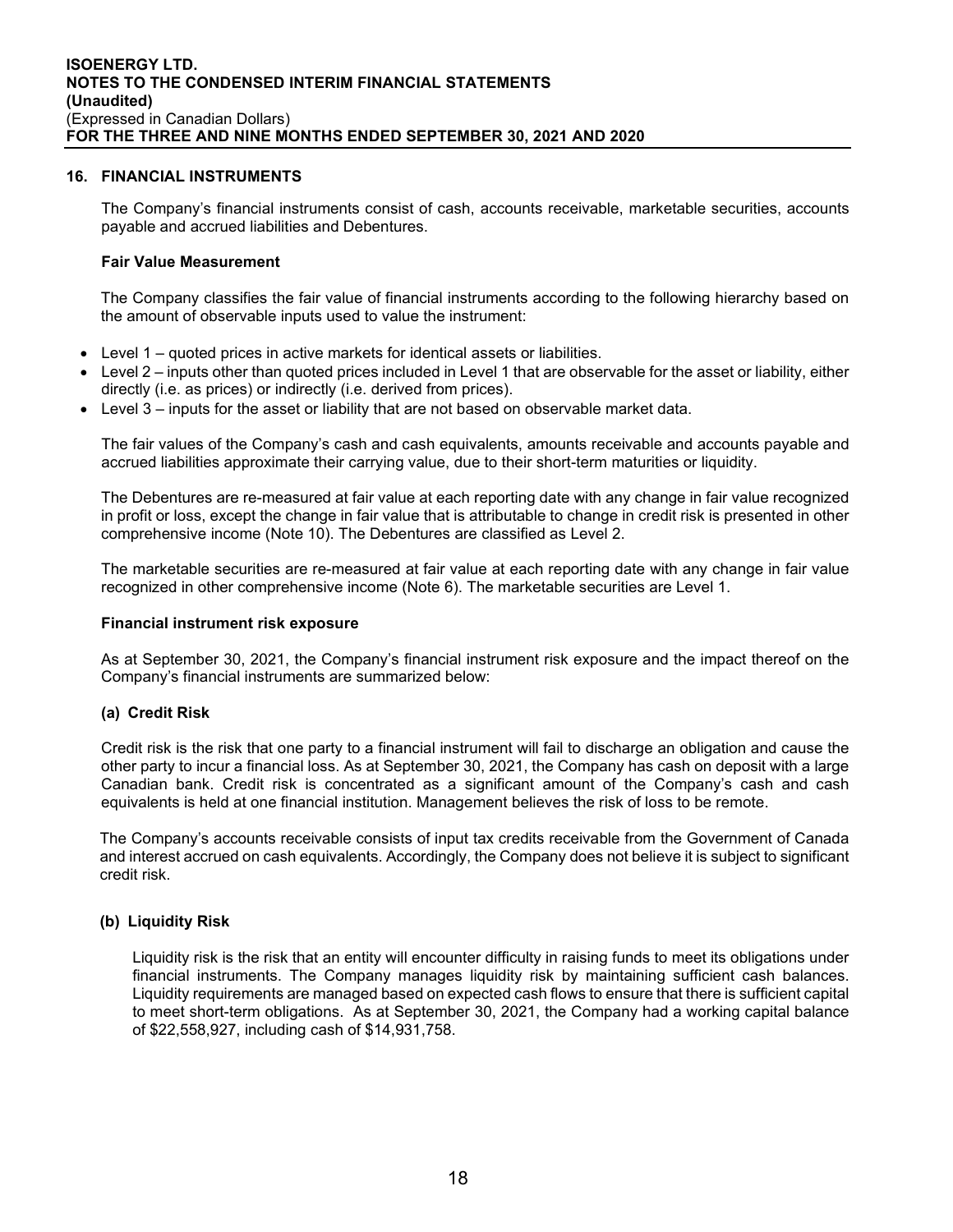## **16. FINANCIAL INSTRUMENTS (continued)**

## **(c) Market Risk**

Market risk is the risk of loss that may arise from changes in market factors such as interest rates, foreign exchange rates and commodity and equity prices.

## **(i) Interest Rate Risk**

Interest rate risk is the risk that the future cash flows from a financial instrument will fluctuate due to changes in market interest rates. The Company holds its cash in bank accounts that earn variable interest rates. Due to the short-term nature of these financial instruments, fluctuations in market rates do not have a significant impact on the estimated fair value of the Company's cash and cash equivalent balances as of September 30, 2021. The interest on the Debentures is fixed and not subject to market fluctuations.

## **(ii) Foreign Currency Risk**

The functional currency of the Company is the Canadian dollar. The Company is affected by currency transaction risk and currency translation risk. Consequently, fluctuations of the Canadian dollar in relation to other currencies impact the fair value of financial assets, liabilities and operating results. Financial assets and liabilities subject to currency translation risk primarily include US dollar denominated cash and US dollar accounts payable and accrued liabilities and the Debentures. The Company maintains Canadian and US dollar bank accounts in Canada.

The Company is exposed to foreign exchange risk on its US dollar denominated Debentures. At maturity the US\$6 million principal amount of the Debentures is due in full, and prior to then at a premium upon the occurrence of certain events, including a change of control. The Company holds sufficient US dollars to make all cash interest payments due under the Debentures until maturity but not to pay the principal amount. Accordingly, the Company is subject to risks associated with fluctuations in the Canadian/US dollar exchange rate that may make the Debentures more costly to repay.

## **(iii) Price risk**

The Company is exposed to price risk with respect to commodity and equity prices. Equity price risk is defined as the potential adverse impact of movements in individual equity prices or general movements in the level of the stock market on the Company's financial performance. Commodity price risk is defined as the potential adverse impact of commodity price movements and volatilities on financial performance and economic value. Future declines in commodity prices may impact the valuation of long-lived assets. The Company closely monitors the commodity prices of uranium, individual equity movements, and the stock market. The Company holds marketable securities which are subject to equity price risk.

## **17. SEGMENT INFORMATION**

The Company operates in one reportable segment, being the acquisition, exploration and development of uranium properties. All of the Company's non-current assets are located in Canada.